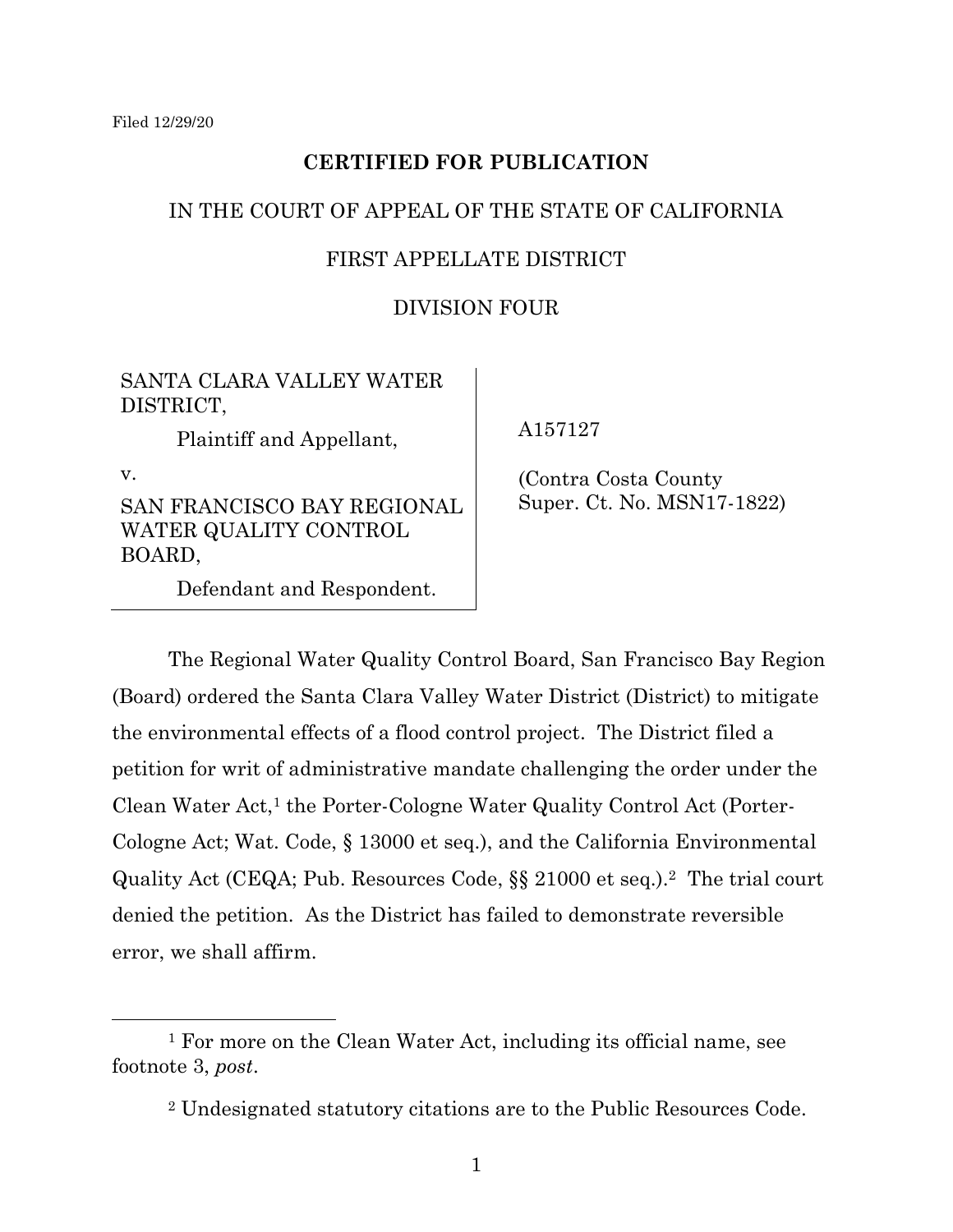#### **BACKGROUND**

Berryessa Creek in Santa Clara County drains from the Diablo Range hills into a tributary of Coyote Creek and ultimately into San Francisco Bay. Historically, one stretch of the creek known as Upper Berryessa Creek overtopped its banks every 10 to 20 years and flooded nearby areas of Milpitas and San Jose. In the 1980s, the United States Army Corps of Engineers (the Corps) began working on plans to build a flood control project on Berryessa Creek. However, the project did not move forward until 2013, when the construction of a new BART station in the area, which could be affected by a flood from the creek, sparked a renewed interest in the flood control project. At that point, the Corps began conducting environmental review under federal law for the project, which it completed in 2014. The Corps' environmental impact study named the District as the project sponsor. Under the terms of an agreement between the Corps and the District, the Corps was responsible for the design and construction of the project, and the District was responsible for acquiring real property rights, making the land available to the Corps, and conducting operations and maintenance of the project.

In early 2015, Board staff visited the project site and submitted comments on the Corps' design. The comments suggested various changes for the project to meet the Board's environmental requirements, including that the Corps' project proposal should include mitigation of the project's impacts on wetlands. However, the Corps refused to make some of the requested changes, because the changes exceeded the scope of the project's authorization from Congress and the Corps' environmental review.

In September 2015, the District, as the lead agency for the project, issued a draft environmental impact report (EIR) under CEQA. Board staff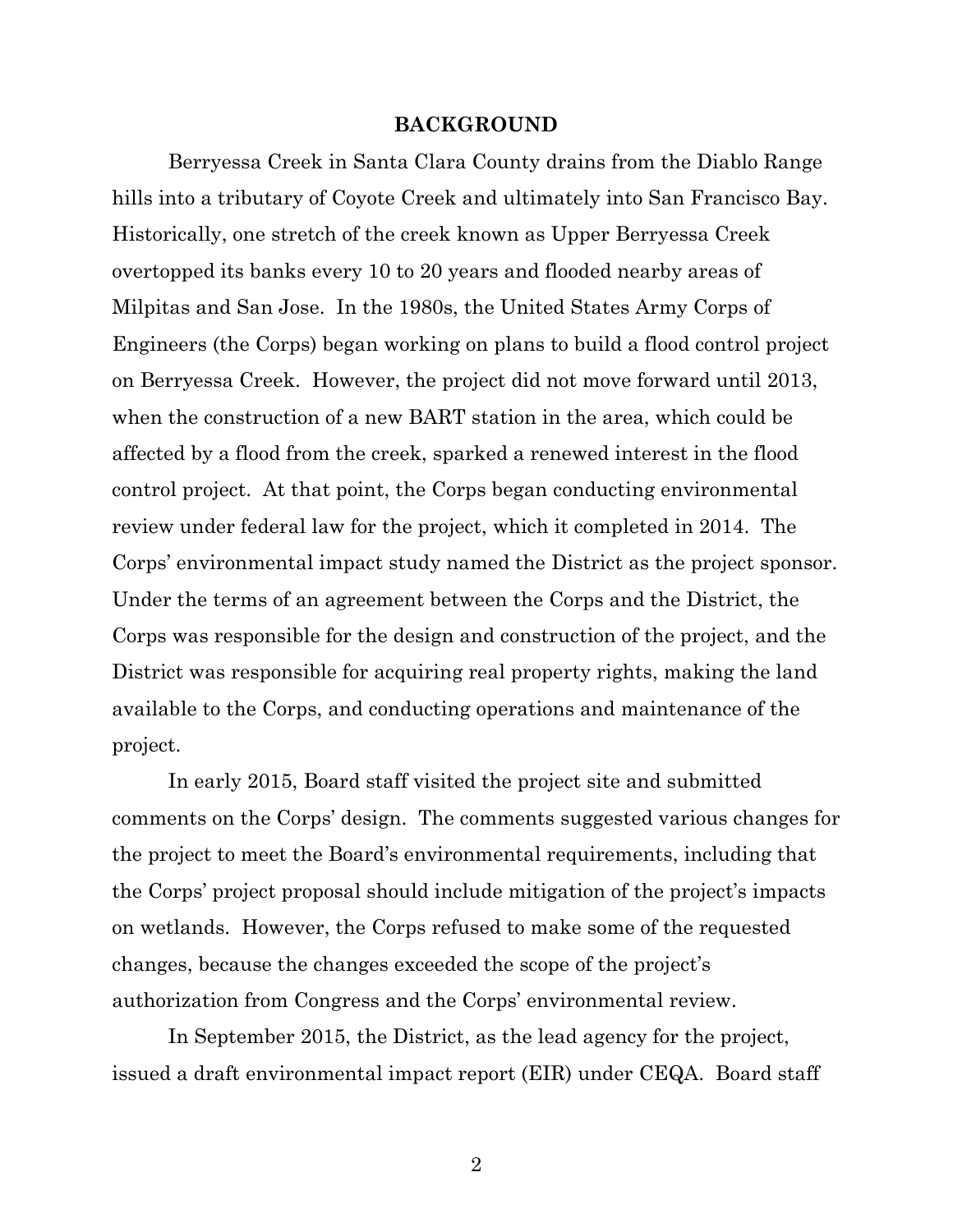submitted comments on the draft EIR, and the District issued a final EIR in January 2016. The final EIR found that the project would have substantial impacts on some aspects of water resources, but that those impacts could be reduced to a less-than-significant level through the adoption of various mitigation measures.

Meanwhile, in September 2015, the Corps applied to the Board under section 401 of the Clean Water Act for a certificate that the project complied with state law.<sup>3</sup> (33 U.S.C. § 1341.) Such a certification is generally necessary before a federal agency such as the Corps will approve a project that involves a discharge into navigable waters.  $(33 \text{ U.S.C.} \S 1341(a)(1))$ ; but see 33 U.S.C. § 1344(r) [allowing the discharge of dredged or fill material without a 401 certification if the project meets certain requirements].) Because the Corps' application did not contain, among other things, a proposal for compensatory mitigation to address project impacts on waters and wetlands, the Board notified the Corps that its application was incomplete. The state's congressional delegation and the Governor's office then pressured the Board to approve the project, because the project was needed to protect the BART station under construction and the project could lose its federal funding if the Board did not issue the section 401 certificate soon. As a compromise measure, the Board, the Corps, and the District agreed that the Board would issue its section 401 certification quickly, so that the Corps could proceed with construction. The Board made clear to the

<sup>3</sup> The Clean Water Act is the common name for the Federal Water Pollution Control Act (33 U.S.C. § 1251 et seq.), as amended in 1972 and 1977. (*City of Burbank v. State Water Resources Control Bd.* (2005) 35 Cal.4th 613, 620.) The section 401 certificate is named after the section of the Clean Water Act in which it was enacted, which is codified at 33 U.S.C. section 1341. Hereafter, all references to "section 401 certificate" or "section 401 certification" are to 33 U.S.C. section 1341.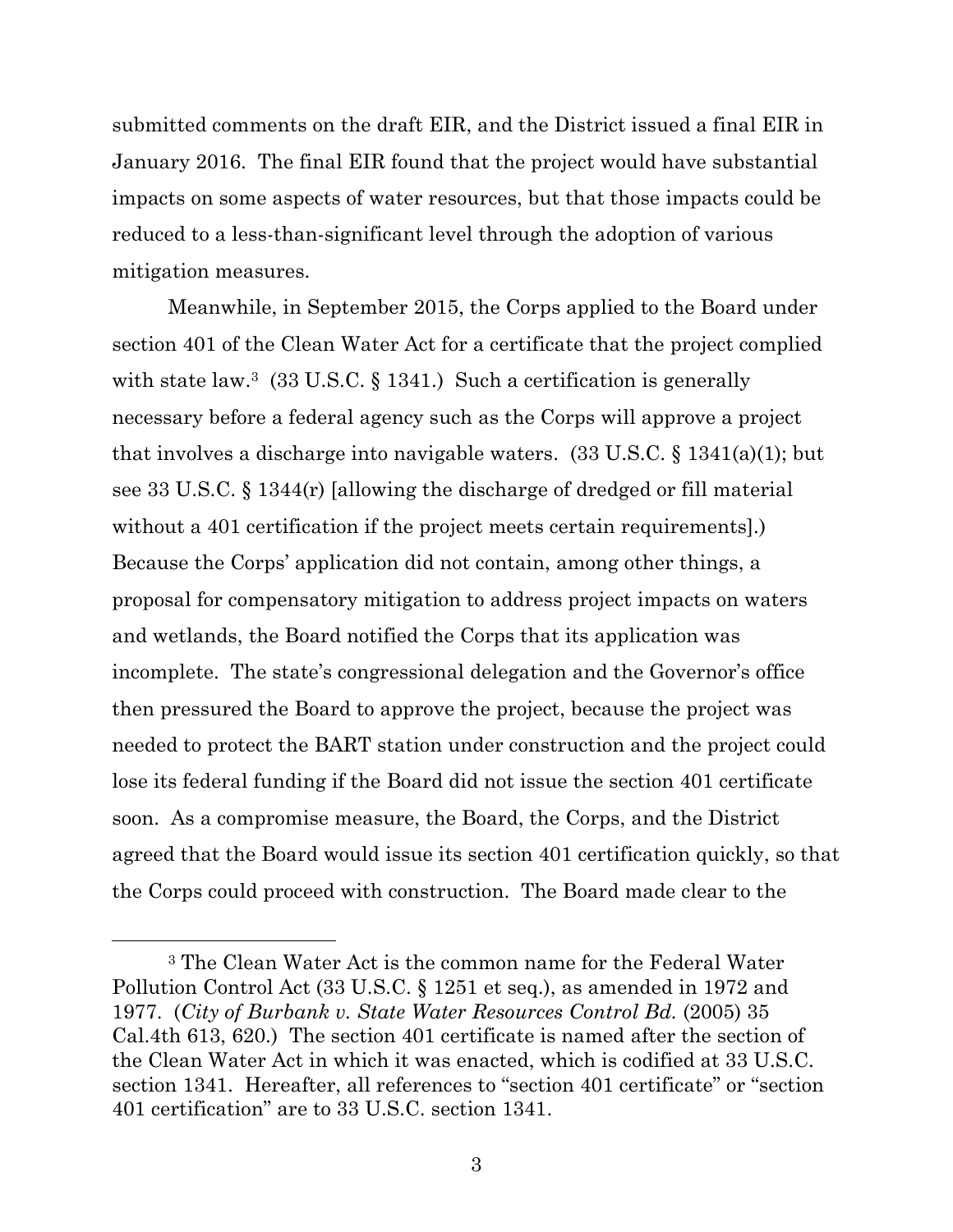District, however, that after issuing the section 401 certification, it would subsequently issue waste discharge requirements (WDRs) under the Porter-Cologne Act to address project design issues and other impacts that were not handled under the section 401 certification.

Consistent with this agreement, the Board's executive officer issued a section 401 certificate for the project in March 2016. That certificate noted that it was being issued to facilitate the construction schedule for the project relative to the opening of the BART station. The certificate stated that the Board would later consider adoption of WDRs to address, among other things, "compensation" for impacts from the project, with the District to be named as the responsible entity. The certificate further stated that the Board, as a responsible agency under CEQA, found that environmental impacts during the construction of the project that were within the Board's purview would be mitigated to less-than-significant levels. However, in the same paragraph the certificate again stated that the Board would later consider WDRs to address the need to "compensate for temporal and permanent losses of functions and values" that were attributable to the project's design, operation, and maintenance. The District later admitted it understood when the Board issued the certificate that the Board intended to pursue WDRs in a separate proceeding, although the District did not think additional mitigation and WDRs for the design were necessary and believed the mitigation would relate only to the project's operation.

In April 2017, after holding two hearings and taking public comment, the Board issued a WDR order requiring the Corps and the District to provide additional mitigation to compensate for the project's impacts on water quality. The order, which was issued when construction on the project was almost complete, stated that it was rescinding and superseding the previous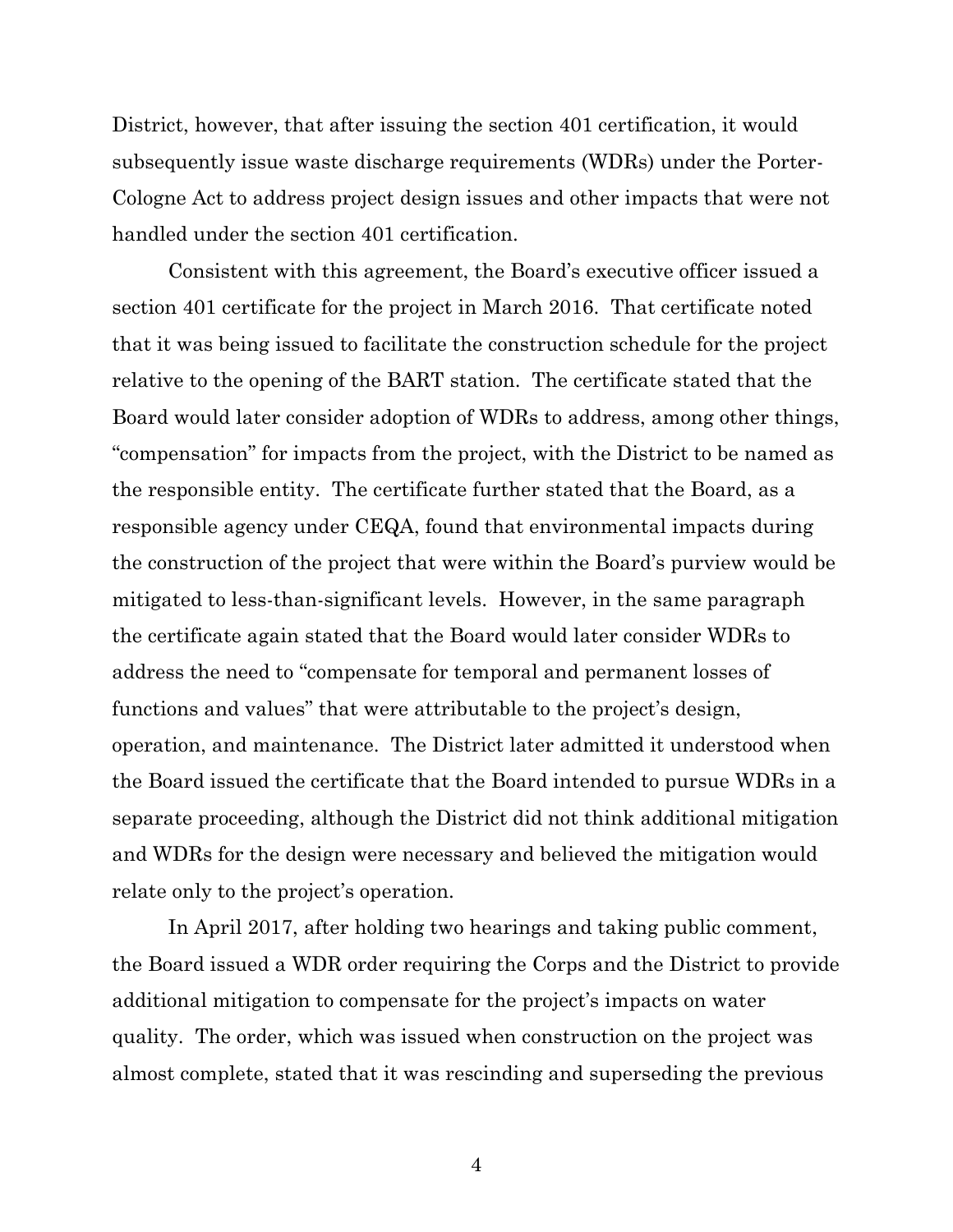section 401 certification and replacing it with a new certification and WDRs. The order also stated that it was issued under the authority of section 13263, subdivision (a) of the Water Code, which is part of the Porter-Cologne Act, and title 23, California Code of Regulations, section 3857.

The order required the District and the Corps to provide off-site mitigation of the project's effects by enhancing about 15,000 linear feet or 15 acres of waters of the state. The Board was willing to allow one of the District's other planned projects to satisfy the mitigation requirement to avoid forcing the District to fund and perform any additional projects, so the order provided examples of potential mitigation projects that corresponded to projects the District was already pursuing. The order addressed CEQA by stating that the Board had considered the EIR and found that in combination with the order's mitigation requirements, impacts from the project's construction would be mitigated to less-than-significant levels. Following issuance of the WDR order, the Board agreed with the District's proposal to use a specific planned project to satisfy the order.

The District sought review of the Board's order from the State Water Resources Control Board (State Board) in May 2017, but that request was denied by operation of law in May 2018. (Cal. Code Regs., tit. 23, § 2050.5, subd. (b).) While its petition for review before the State Board was pending, the District filed a petition for writ of administrative mandamus under Code of Civil Procedure section 1094.5 challenging the order under CEQA. After the State Board denied the District's petition for review by taking no action on it within the time allotted by regulation (see Cal. Code Regs., tit. 23, § 2050.5, subd. (b)), the District amended its administrative writ petition to add several causes of action challenging the order under section 401 of the Clean Water Act, the Porter-Cologne Act, and other laws. Following briefing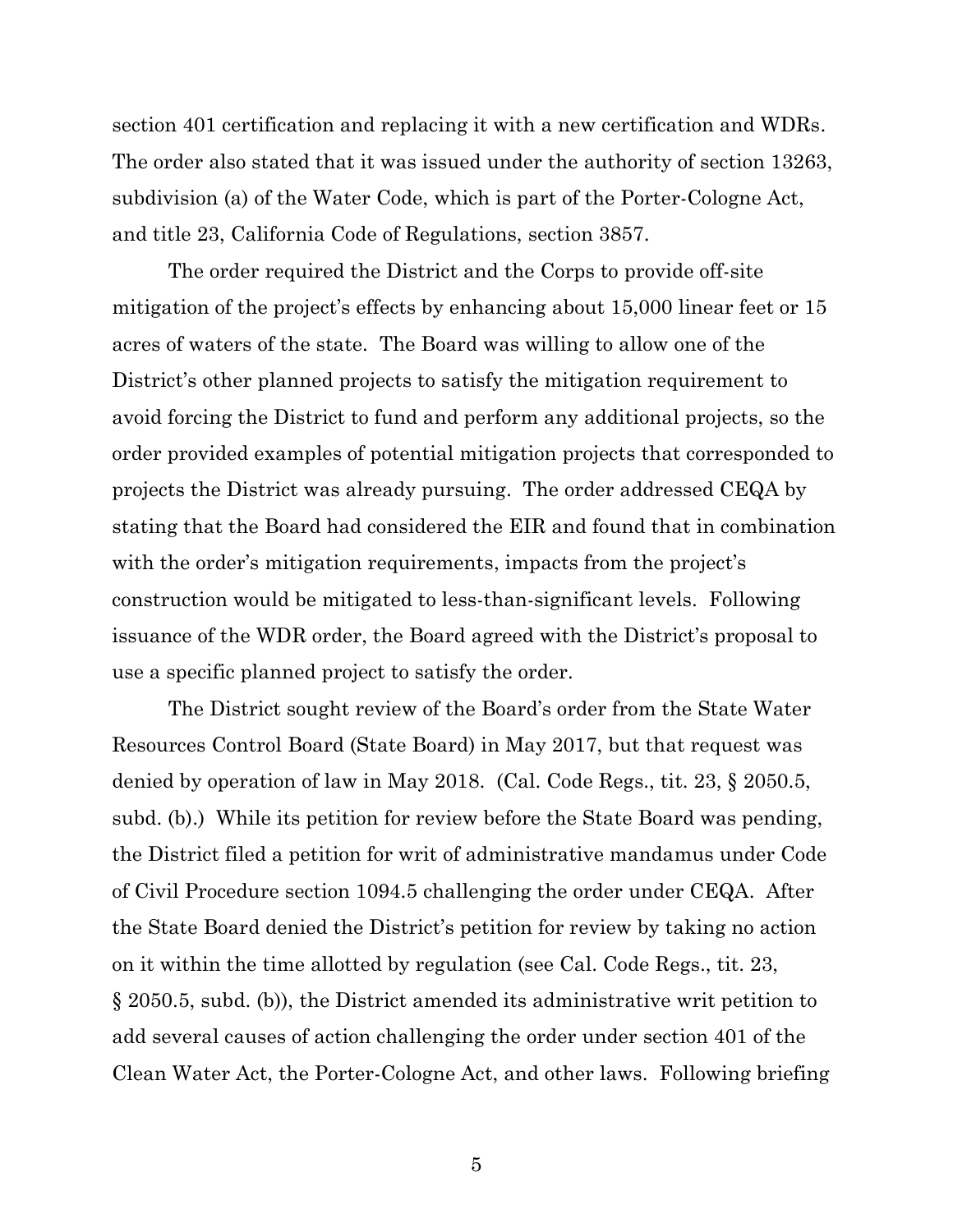on the merits and a hearing, the trial court denied the petition in February 2019 in a 24-page statement of decision. The District timely appealed from the ensuing judgment.

#### **DISCUSSION**

The District offers four arguments as to why the trial court erred in denying its administrative writ petition challenging the Board's WDR order. First, the District argues the Board's attempted rescission and reissuance of the section 401 certificate was invalid because it violated a one-year time limit for action under section 401 of the Clean Water Act. Second, it contends the Board had no authority to issue the order under the Porter-Cologne Act because the project did not involve the discharge of any waste into state waters. Third, it argues the Board's failure to impose the mitigation requirements as part of the Board's CEQA review of the project barred it from imposing those requirements later in its WDR order. Fourth, the District contends the Board committed a prejudicial abuse of discretion because its mitigation requirements are not supported by substantial evidence. We consider each argument in turn.

Under the Porter-Cologne Act, we review the trial court's factual findings for substantial evidence and review de novo its rulings on questions of law, such as the interpretation of statutes. (*Coastal Environmental Rights Foundation v. California Regional Water Quality Control Bd.* (2017) 12 Cal.App.5th 178, 190.) For the District's CEQA challenge, we review the Board's action, not the trial court's decision, and we review the Board's factual findings for substantial evidence but determine de novo whether the Board followed the correct procedures. (*Vineyard Area Citizens for Responsible Growth, Inc. v. City of Rancho Cordova* (2007) 40 Cal.4th 412, 427; *Sierra Club v. County of Fresno* (2018) 6 Cal.5th 502, 512.)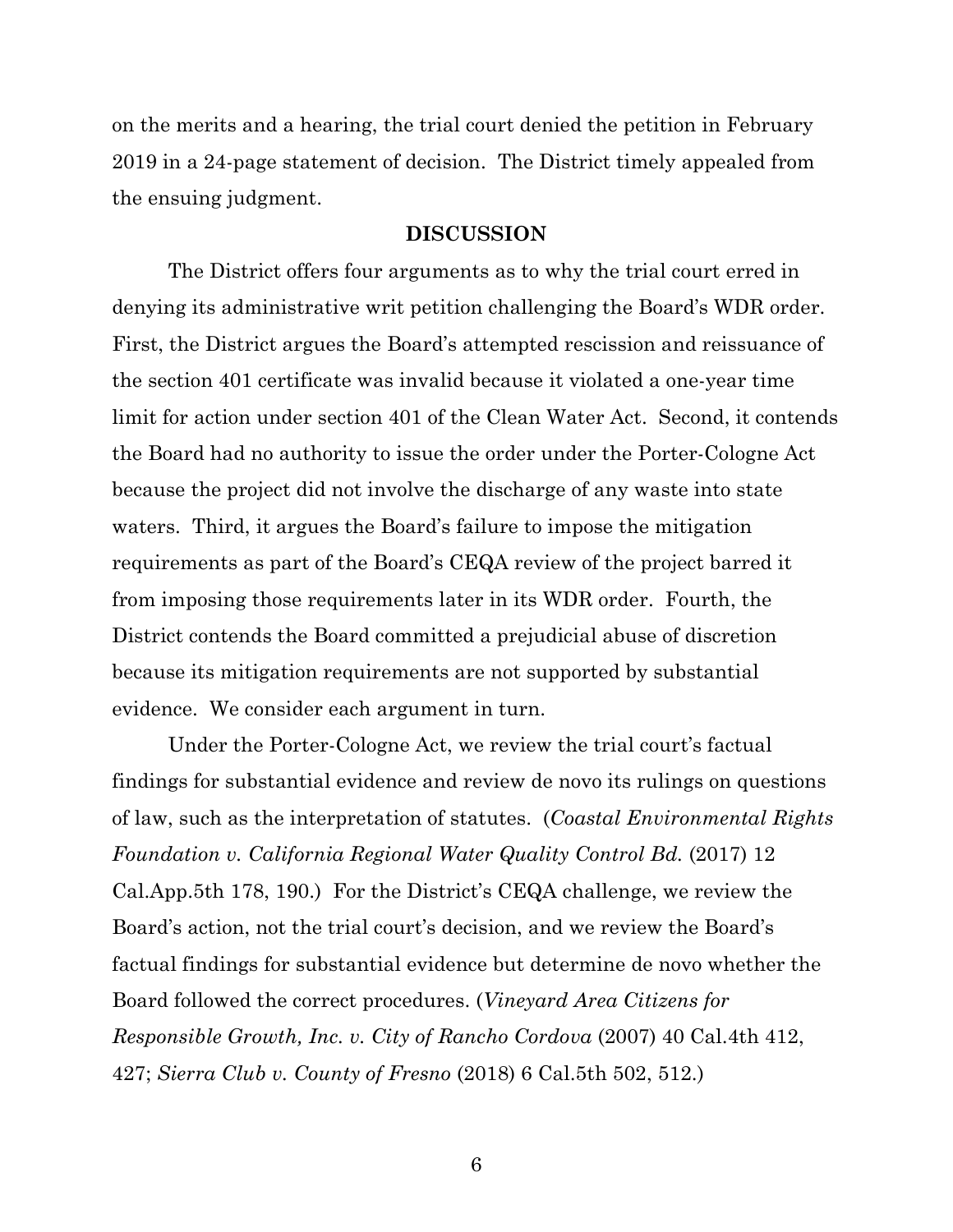#### **I. Clean Water Act**

Section 401 of the Clean Water Act provides that before a federal license or permit can be issued for a project that may result in a discharge into intrastate navigable waters, the applicant must apply to the state where the discharge will originate for a certification that the project will not violate certain water quality standards, including those set in the state's own laws. (33 U.S.C. § 1341(a)(1); *S.D. Warren Co. v. Maine Bd. of Environmental Protection* (2006) 547 U.S. 370, 374.) The state's section 401 certification may impose conditions or limitations on the applicant that then become binding under federal law. (33 U.S.C. § 1341(d); *Keating v. F.E.R.C.* (D.C. Cir. 1991) 927 F.2d 616, 623.) However, if a state "fails or refuses to act on a request for certification, within a reasonable period of time (which shall not exceed one year) after receipt of such request, the certification requirements of this subsection shall be waived with respect to such Federal application." (33 U.S.C. § 1341(a)(1).) The applicant cannot obtain a federal license or permit unless the state has either issued the certificate or waived its authority to do so by failing to take action within the reasonable period of time. (*Ibid.*) The Corps' regulations generally require it to comply with this certification requirement for its own projects like the one at issue here, even though technically the Corps does not issue itself a federal permit. (33 C.F.R. § 335.2.)

The District argues the Board's rescission and reissuance of the 2016 section 401 certification violated the one-year limit for a certificate under section 401 and was therefore invalid. (See 33 U.S.C.  $\S$  1341(a)(1).) This may be correct. (See, e.g., *City of Shoreacres v. Texas Com. of Environmental Quality* (Tex.Ct.App. 2005) 166 S.W.3d 825, 834–835 ["states are not authorized under the Clean Water Act to unilaterally revoke, modify, or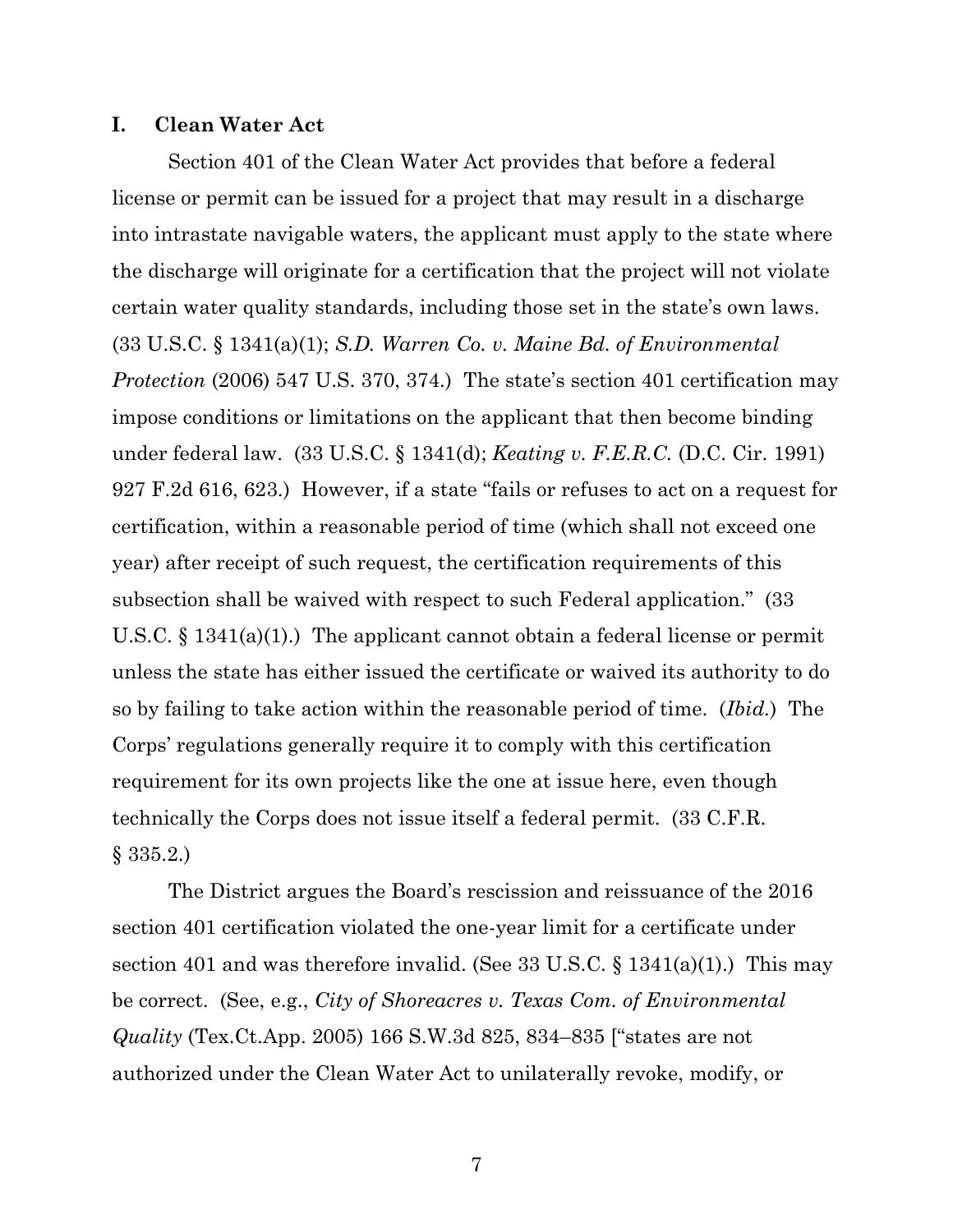amend a state water quality certification after the certification process for a federal permit is complete"]; *Airport Communities Coalition v. Graves* (W.D. Wash. 2003) 280 F. Supp. 2d 1207, 1215 ["the plain language of the statute  $\dots$ reflects clear congressional intent that federal agencies only be bound by state certification conditions issued within one year after notice"].) However, we need not examine this issue in detail because the District has not shown that the allegedly invalid rescission and reissuance of the section 401 certification would justify reversal. As we explain in further detail in Sections II and III, *infra*, the Porter-Cologne Act provides sufficient independent authority for the Board's WDR order.<sup>4</sup> (Wat. Code, § 13263, subd. (a)(1) [regional board shall prescribe requirements for discharges of waste into waters of the state]; Cal. Code of Regs., tit. 23, § 3857 [regional]

<sup>4</sup> In its supplemental brief addressing this court's question as to whether either the Clean Water Act or Porter-Cologne Act is alone sufficient to support the WDR order, the District argues only that neither law is independently sufficient because the order does not specify which law authorizes each of its particular mitigation requirements. The District's sole authority for this contention is the general principle that Code of Civil Procedure section 1094.5 requires an agency to "set forth findings to bridge the analytic gap between the raw evidence and ultimate decision or order" in order to facilitate meaningful judicial review. (*Topanga Assn. for a Scenic Community v. County of Los Angeles* (1974) 11 Cal.3d 506, 515 (*Topanga Assn.*).) Even assuming the District is correct that this principle requires the Board to specify the legal basis for the requirements in its order, the order here meets the test because it states that it is issued under both section 401 of the Clean Water Act (33 U.S.C. § 1341) and section 13263 of the Porter-Cologne Act. Right or wrong, the order's citation to these statutes is sufficiently clear to allow for judicial review of the Board's reasoning and does not force us to "grope through the record to determine whether some combination of credible evidentiary items which supported some line of factual and legal conclusions supported the ultimate order or decision of the" Board. (*Id.* at p. 516.)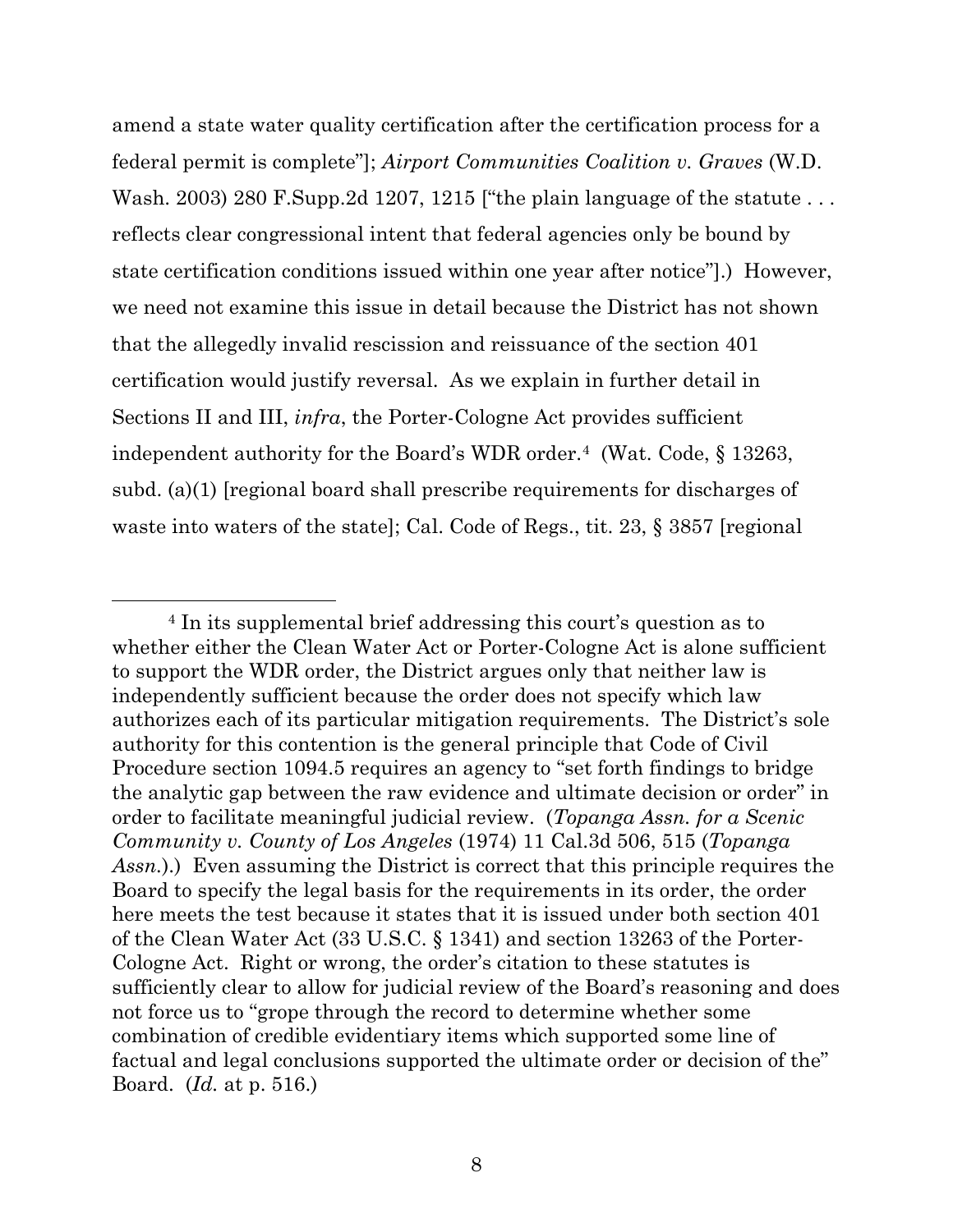board's authority to issue a section 401 certification is not intended to prevent it from issuing waste discharge requirements].)

### **II. Porter-Cologne Act**

The goal of the Porter-Cologne Act "is 'to attain the highest water quality which is reasonable, considering all demands being made and to be made on those waters and the total values involved, beneficial and detrimental, economic and social, tangible and intangible.' ([Wat. Code,] § 13000.) The task of accomplishing this belongs to the [State Board] and the nine Regional Water Quality Control Boards . . . ." (*City of Burbank v. State Water Resources Control Bd.*, *supra*, 35 Cal.4th at p. 619.) To that end, anyone "discharging waste, or proposing to discharge waste, within any region that could affect the quality of the waters of the state" must file with the appropriate regional board a report of the discharge. (Wat. Code, § 13260, subd. (a)(1).) Then, the "regional board, after any necessary hearing, *shall prescribe* requirements as to the nature of any proposed discharge . . . with relation to the conditions existing in the disposal area or receiving waters upon, or into which, the discharge is made or proposed." (Wat. Code, § 13263, subd. (a), italics added.) Water Code section 13050, subdivision (d), states that waste for these purposes "includes sewage and any and all other waste substances, liquid, solid, gaseous, or radioactive, associated with human habitation, or of human or animal origin, or from any producing, manufacturing, or processing operation, including waste placed within containers of whatever nature prior to, and for purposes of, disposal."

The trial court followed *Lake Madrone Water Dist. v. State Water Resources Control Bd.* (1989) 209 Cal.App.3d 163 (*Lake Madrone*) to conclude the project's sedimentation effects qualified as the discharge of waste. In that case, sediment accumulated at the bottom of a reservoir and the dam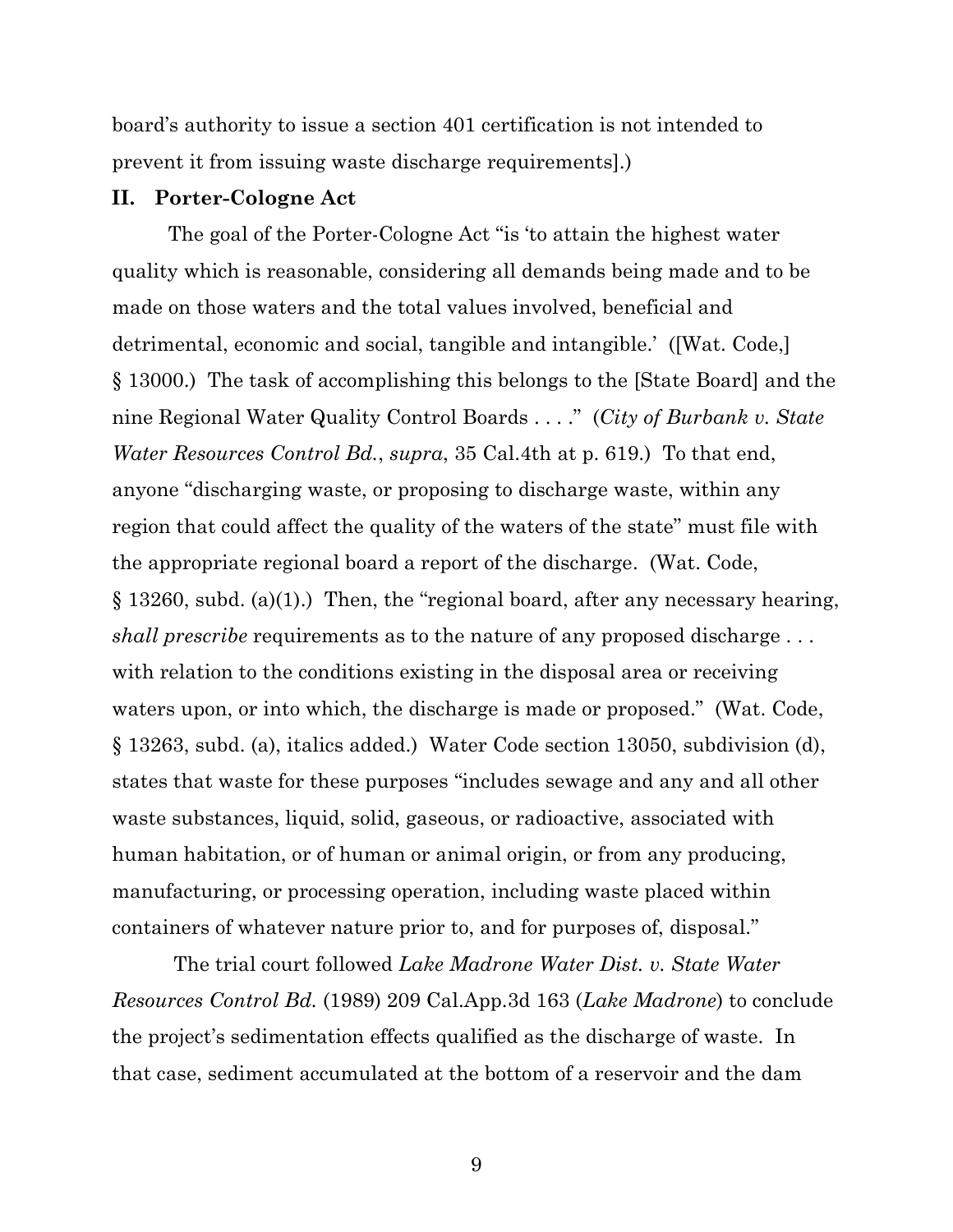operator then used valves in the dam to flush the sediment into the stream below the dam. (*Id.* at 166.) The court held that "concentrated silt or sediment associated with human habitation and harmful to the aquatic environment is 'waste' under" Water Code section 13050. (*Id.* at p. 169.) *Lake Madrone* reasoned that while the silt in an unconcentrated form was innocuous, it became waste when it became so concentrated through the construction and operation of the dam that its discharge from the dam was deadly to aquatic life. (*Id.* at pp. 169–170.)

The District argues the Board did not have authority to issue WDRs for the project because the project's sedimentation effects do not constitute the discharge of waste. However, the District does not challenge *Lake Madrone*'s interpretation of waste as potentially including silt and sediment, nor does it raise a challenge to the sufficiency of the evidence as to the trial court's factual findings relating to its interpretation of the term "waste." Instead, its argument is aimed at the legal question of whether something like sediment must be useless, unneeded, left over, or discarded to qualify as waste under Water Code section 13050 and *Lake Madrone*. The District posits that this requirement is not met here because the project's effect of collecting sediment does not qualify as the discarding or discharging of a useless substance.

We need not decide whether the District's interpretation is correct because we conclude that even if sediment has to be useless, left over, or discarded for its discharge to be covered under Water Code section 13263, that test would be met here. Although the District correctly notes that the project will not move sediment within the creek in precisely the same way that the dam valves in *Lake Madrone* transferred concentrated sediment to particular areas below the dam, the District admits that the project's widening of the creek bed will slow the flow of water and lead to increased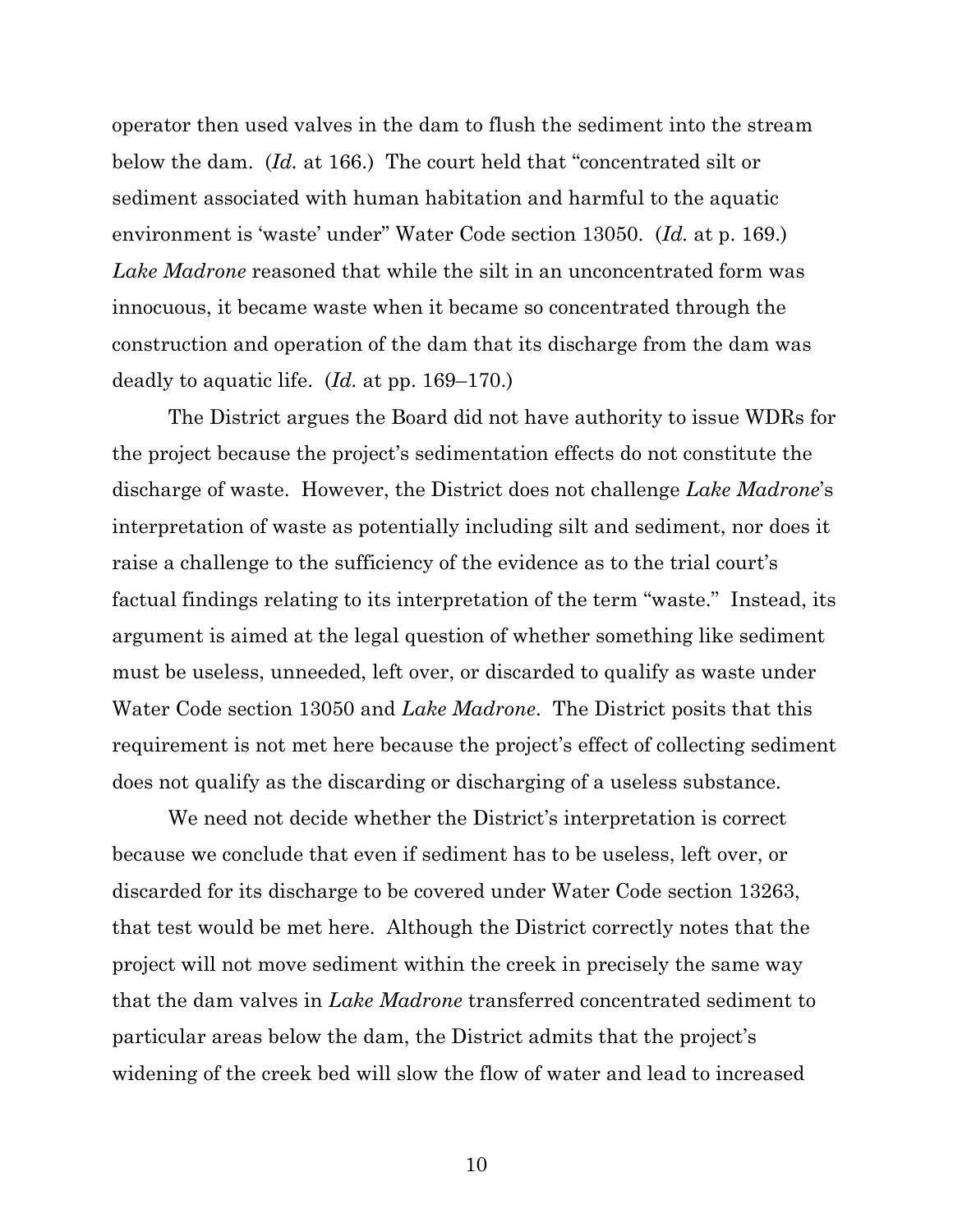sedimentation that will be concentrated in the creek instead of carried downstream. This additional sediment that will be left behind is not useful or needed because it obstructs the flow of water in the creek and, as the trial court found, would likely require periodic removal that could disrupt the generation of plants and wildlife in the creek. Thus, even under the District's preferred definition of the term, the project will involve the discharge of waste under Water Code section 13050. <sup>5</sup> The Board therefore had jurisdiction to impose mitigation requirements related to the project. (Wat. Code, § 13263, subd. (a).)

### **III. CEQA**

The District next contends that the Board's failure to impose mitigation requirements through the avenues available to it under CEQA barred the Board from later imposing those requirements through the WDRs under the Porter-Cologne Act.

" 'With narrow exceptions, CEQA requires an EIR whenever a public agency proposes to approve or to carry out a project that may have a significant effect on the environment.'" (*Banning Ranch Conservancy v. City of Newport Beach* (2012) 211 Cal.App.4th 1209, 1220.) The lead agency on a

<sup>5</sup> The District observes that the Board's order stated that the increased sediment could provide more wildlife habitat. However, the District fails to mention that the Board's order also noted that this benefit would not be realized if the sediment must be removed at such a volume and frequency that it prevents the development of a low-flow channel. To the extent the District intends with this argument to challenge the sufficiency of the evidence supporting the trial court's order, we reject it because the District has failed to summarize all of the evidence favorable and unfavorable to the trial court's order. (*Huong Que, Inc. v. Luu* (2007) 150 Cal.App.4th 400, 409 [" 'A party who challenges the sufficiency of the evidence to support a particular finding must *summarize the evidence* on that point, *favorable and unfavorable*, and *show how and why it is insufficient*' "].)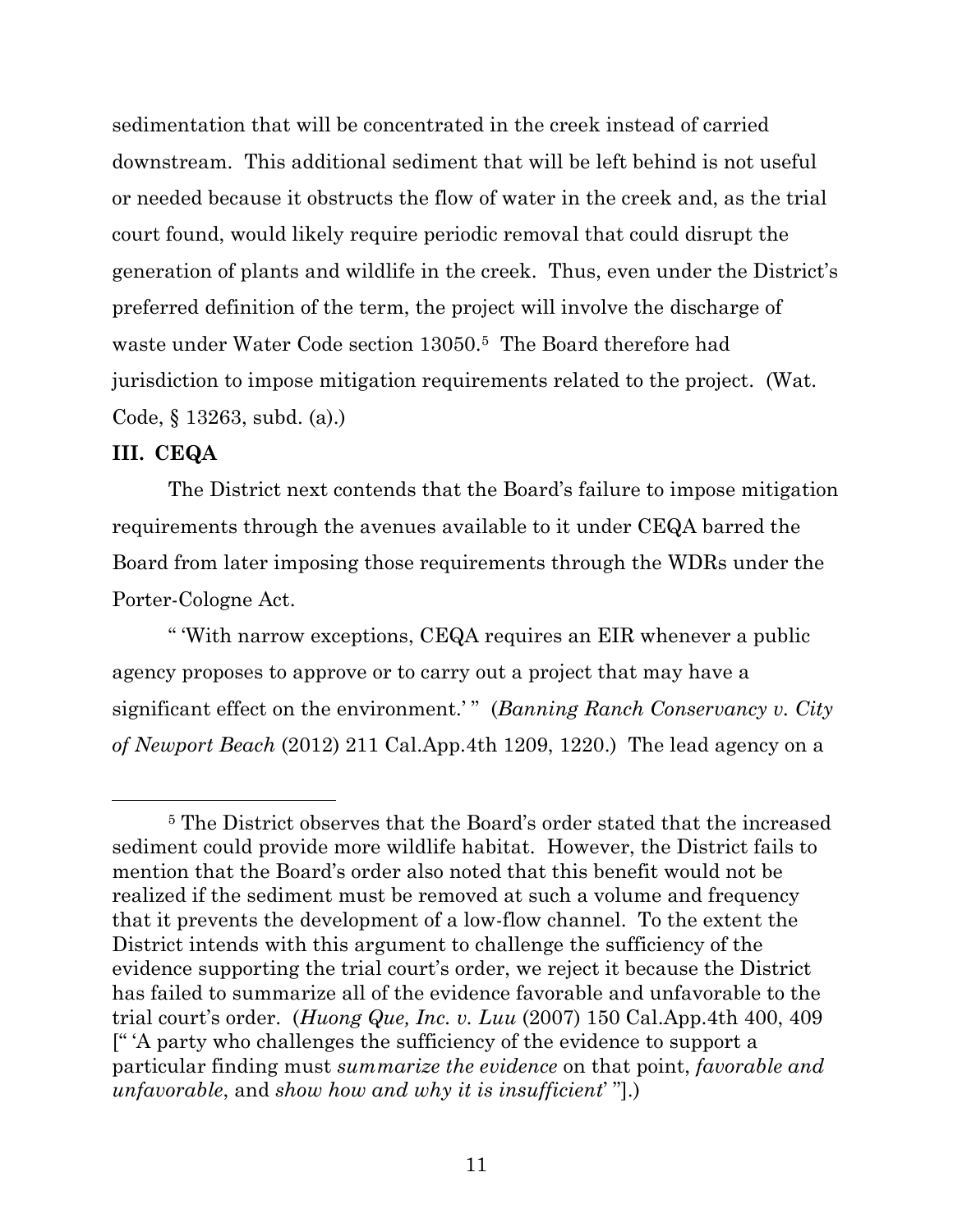project is responsible for preparing an EIR. (*Banning Ranch Conservancy v. City of Newport Beach* (2017) 2 Cal.5th 918, 927; § 21100, subd. (a); Cal. Code of Regs., tit. 14 (CEQA Guidelines), §§ 15082, 15087, 15089.) "Under CEQA, when a project involves two or more public agencies, ordinarily only one agency can serve as the lead agency. ([CEQA] Guidelines, §§ 15050, 15051.)[ <sup>6</sup>] CEQA thus distinguishes lead agencies from responsible agencies: whereas the lead agency has 'principal responsibility' for the project, a responsible agency is 'a public agency, other than the lead agency, which has responsibility for carrying out or approving a project.' (Pub. Resources Code, §§ 21067, 21069.)" (*Planning & Conservation League v. Castaic Lake Water Agency* (2009) 180 Cal.App.4th 210, 239.)

The District's CEQA argument rests on CEQA Guidelines section 15096, which governs the division of responsibility for CEQA compliance between lead and responsible agencies. As subdivision (a) of that provision explains, "[a] responsible agency complies with CEQA by considering the EIR or negative declaration prepared by the lead agency and by reaching its own conclusions on whether and how to approve the project involved." (CEQA Guidelines, § 15096, subd. (a).) The District contends the Board's mitigation requirements in the WDR order ran afoul of CEQA Guidelines section 15096, subdivision (e), which states, "If a responsible agency believes that the final EIR or negative declaration prepared by the lead agency is not adequate for use by the responsible agency, the responsible agency must either: [¶] (1) Take the issue to court within 30 days after the lead agency files a notice of determination; [¶] (2) Be deemed to have waived any objection to the

 $^{6}$  " Tn interpreting CEQA, we accord the Guidelines great weight except where they are clearly unauthorized or erroneous.'" (*In re Bay-Delta etc.* (2008) 43 Cal.4th 1143, 1163, fn. 7.)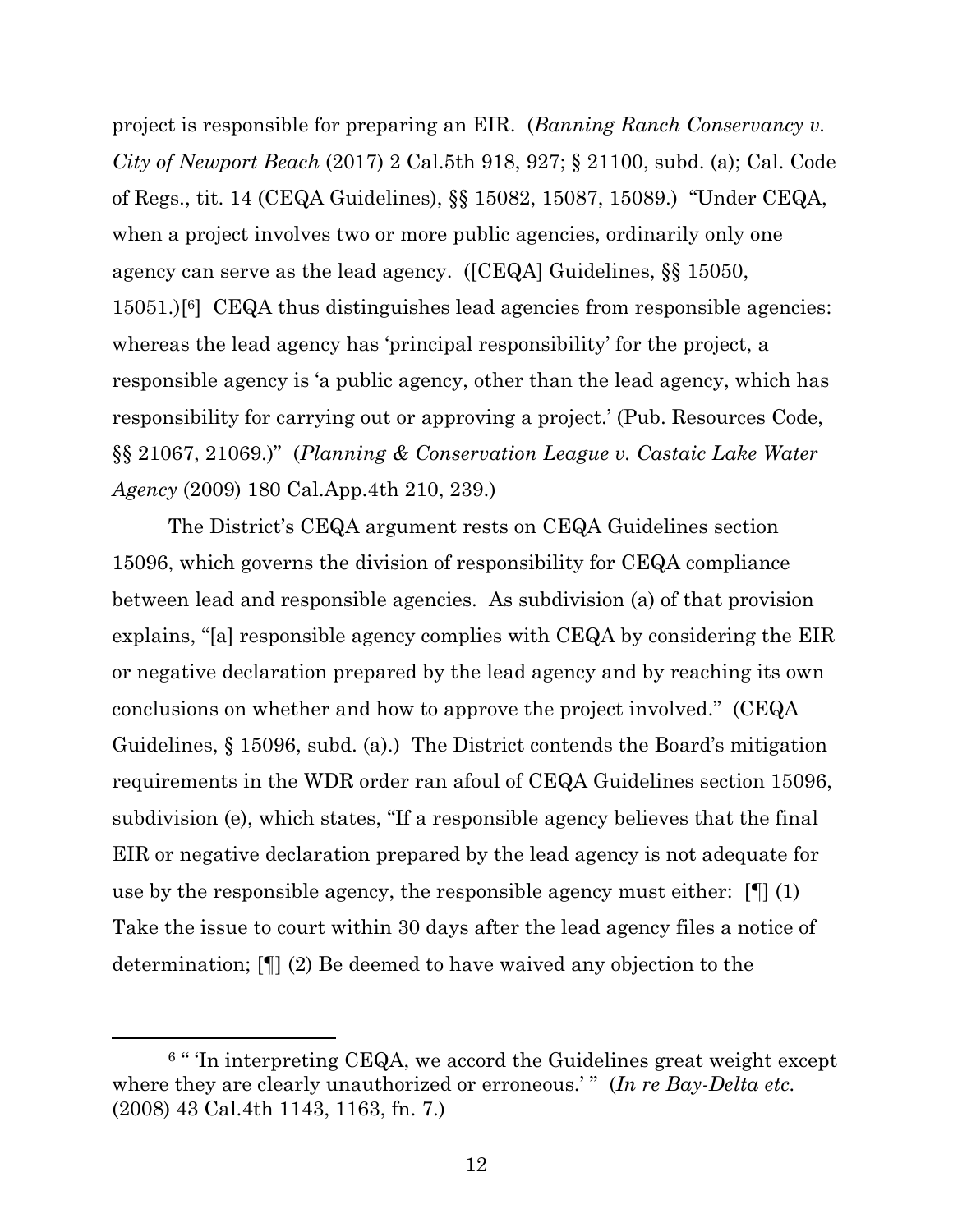adequacy of the EIR or negative declaration; [¶] (3) Prepare a subsequent EIR if permissible under [CEQA Guidelines] Section 15162; or [¶] (4) Assume the lead agency role as provided in [CEQA Guidelines] Section 15052[, subd.]  $(a)(3)$ ."

According to the District, the Board's decision to impose additional mitigation requirements indicates that it disagreed with the EIR's conclusion that the mitigation measures identified in the EIR would reduce the project's significant impacts on the environment to less-than-significant levels. Because the Board failed to raise this disagreement through one of the avenues specified in CEQA Guidelines section 15096, subdivision (e) (filing suit, preparing a subsequent EIR if permissible, or assuming the lead agency role), the District maintains the Board must be deemed to have waived its mitigation concerns under CEQA Guidelines section 15096, subdivision (e)(2), thereby preventing the Board from exercising its Porter-Cologne Act authority to issue the WDR order. The District further contends that absent a challenge to an EIR within the statutory period via an administrate writ petition, CEQA's interest in finality takes precedence and the EIR must be conclusively presumed valid unless it was fundamentally inaccurate or misleading.

Before turning to the merits of the District's arguments, we note at the outset that the issue of whether CEQA bars the Board's attempt to impose additional mitigation requirements arose here out of the Board's apparent violation of CEQA. The Board said in its section 401 certification that it was approving the construction of the project under CEQA, but at the same time noted that the EIR lacked the detail necessary to assess long-term impacts and stated the Board's intent to address the need for compensation of such impacts later that year. Then, in its WDR order, which it issued when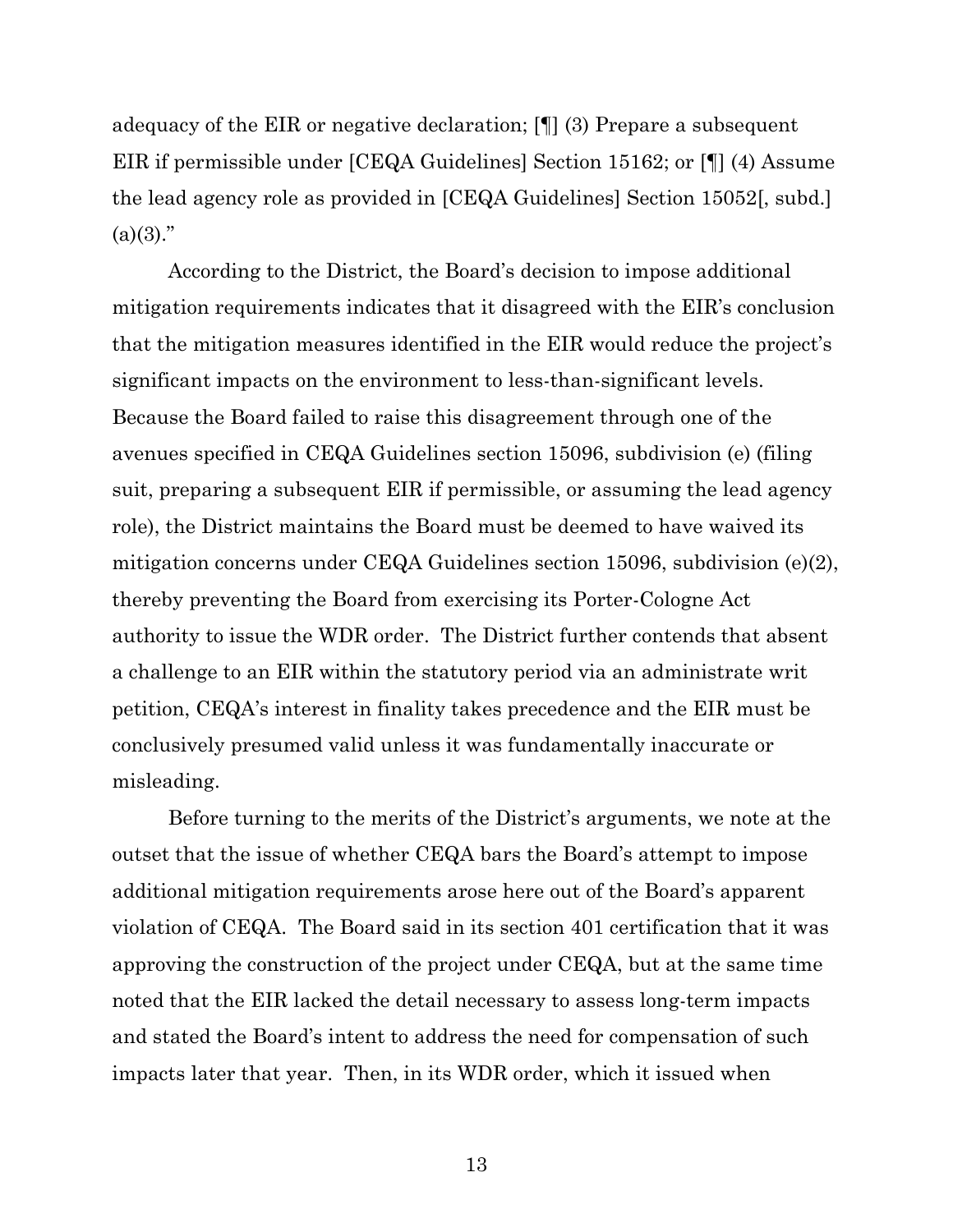construction on the project was almost complete, the Board purported to make findings under CEQA again and addressed all of the project's impacts. This approach does not appear to comply with the rule that "an agency cannot formally approve a project, or commit itself to approve it, without complying with CEQA before doing so." (1 Kostka & Zischke, Practice Under the Cal. Environmental Quality Act (Cont.Ed.Bar 2d ed. 2019) § 4.15; see also *Save Tara v. City of West Hollywood* (2008) 45 Cal.4th 116, 138 [applying the "general principle that before conducting CEQA review, agencies must not 'take any action' that significantly furthers a project 'in a manner that forecloses alternatives or mitigation measures that would ordinarily be part of CEQA review of that public project,' " including the alternative of not moving forward with a project].) The result of this sequence is that the District is arguing that CEQA makes binding the Board's explicitly *unfinished* CEQA findings in the initial section 401 certification, such that the Board is barred from taking the additional actions that were specifically outlined in the certification. The Board, meanwhile, argues that CEQA allowed the Board to conduct additional environmental review after it had approved the project, even though under CEQA that approval should have occurred only after the completion of all environmental review.

In any event, whatever the flaws in its CEQA procedure, the Board has the better of the dispute as the parties have framed it. CEQA Guidelines section 15096 may prevent a responsible agency from requiring additional environmental review after a lead agency has completed its CEQA review, so long as the responsible agency does not have its own independent authority to enforce or administer an environmental law. (See *Ogden Environmental Services v. City of San Diego* (S.D. Cal. 1988) 687 F.Supp. 1436, 1451–1453.) But here, the Board has independent authority—and indeed the obligation—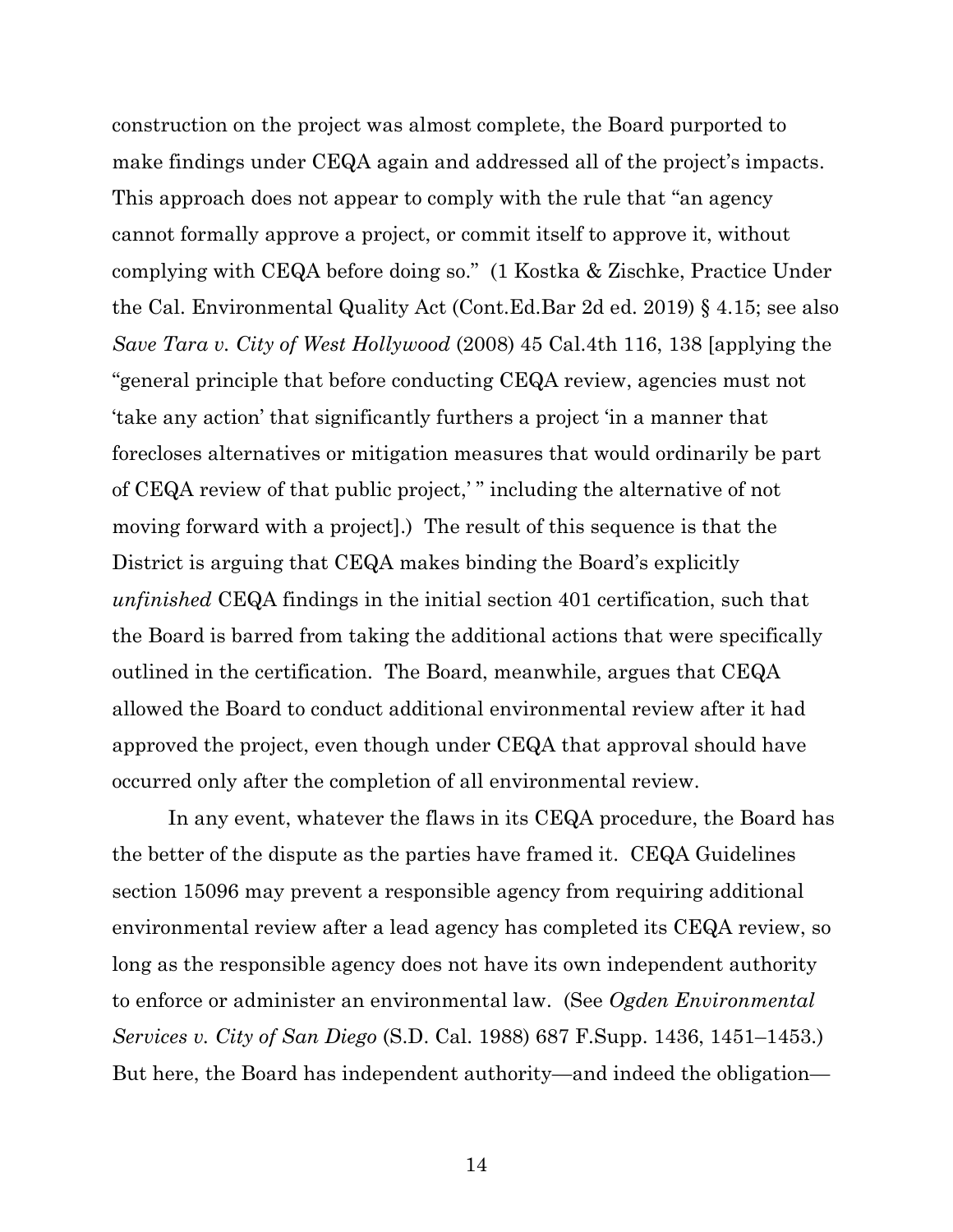to administer and enforce the Porter-Cologne Act. (Wat. Code, § 13263, subd. (a) [regional board "*shall* prescribe requirements as to the nature of any proposed discharge, existing discharge, or material change in an existing discharge," italics added.)<sup>7</sup>

In these circumstances, CEQA's savings clause in Public Resources Code section 21174 makes clear that CEQA does not prevent the Board from discharging its Porter-Cologne Act responsibilities. Section 21174 provides in relevant part: "No provision of this division is a limitation or restriction on the power or authority of any public agency in the enforcement or administration of any provision of law which it is specifically permitted or required to enforce or administer  $\dots$ ." (§ 21174.) The trial court relied on section 21174 in its ruling that the Board's duties under CEQA did not deprive the Board of its independent authority under other laws to impose the mitigation requirements in its order. The Board likewise relies on section 21174 in this court. And yet the District does not even mention section 21174 in its briefing.

Section 21174 directly refutes the District's argument. The District's position boils down to the contention that CEQA, through CEQA Guidelines section 15096, subdivision (e), limits or restricts the Board's power to administer and enforce the Porter-Cologne Act. As section 21174 provides that no provision of CEQA has this effect, the District's interpretation of CEQA Guidelines section 15096, subdivision (e) in this context is incorrect.

<sup>7</sup> As explained above (*see* Section I, *supra*), we have rejected for similar reasons the District's claim that the alleged violation of the one-year timeframe in section 401 of the Clean Water Act deprived the Board of its independent authority to issue the WDR order pursuant to the Porter-Cologne Act. (33 U.S.C. § 1341; Wat. Code, § 13263, subd. (a); Cal. Code of Regs., tit. 23, § 3857).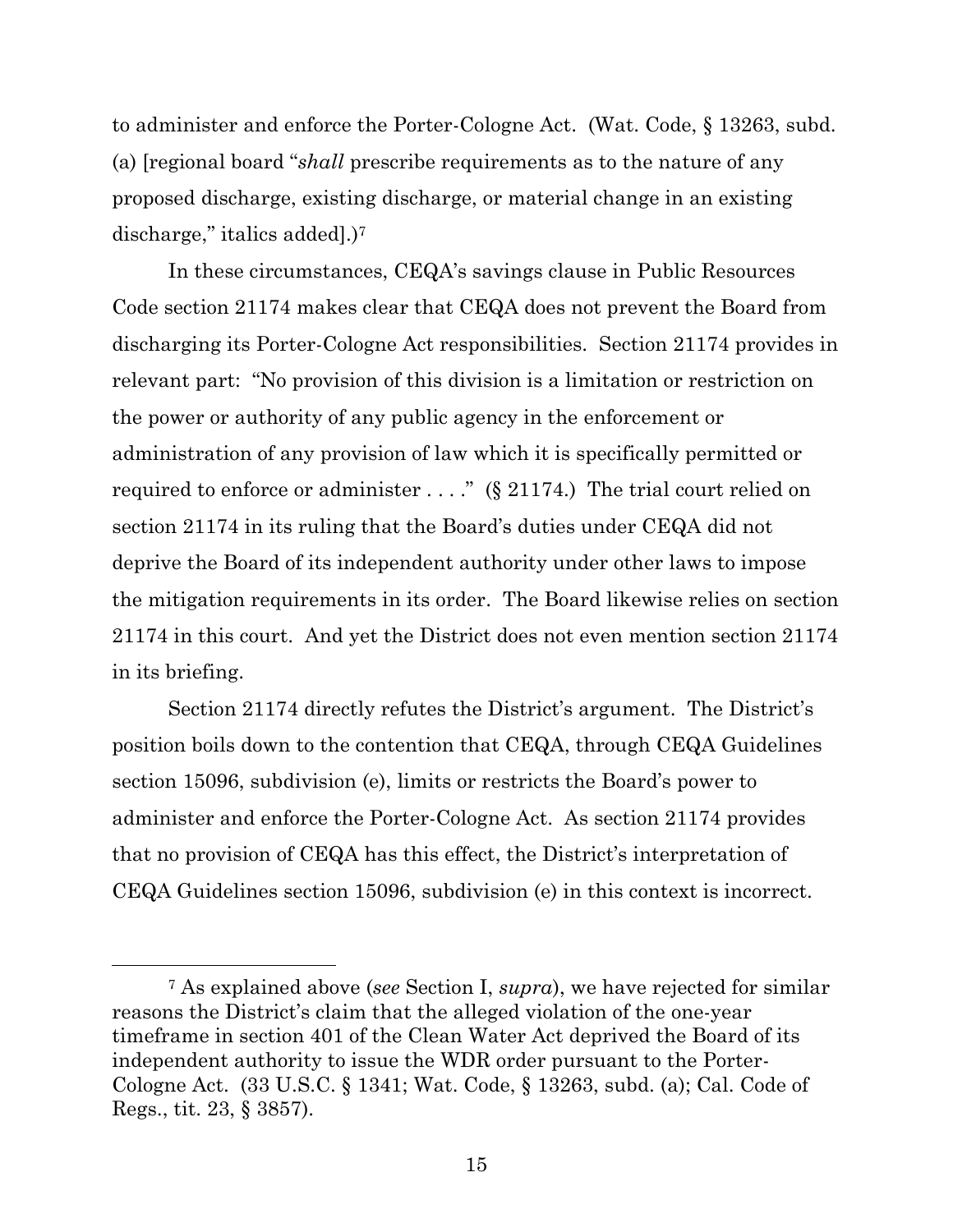The Legislature did not intend for the EIR process under CEQA to be used to defeat an agency's authority under other statutes. The District's attempts to demonstrate the finality and preclusive effect of its EIR under CEQA are therefore fruitless.<sup>8</sup> (See, e.g., *Johnson v. City of Loma Linda* (2000) 24 Cal.4th 61, 69–70; *Ione Valley Land, Air, & Water Defense Alliance, LLC v. County of Amador* (2019) 33 Cal.App.5th 165, 171.) No matter how final and unassailable the EIR might be under CEQA, because the Board's WDR order rests on the Porter-Cologne Act and not CEQA, section 21174 dictates that the EIR's finality cannot prevent the Board from exercising its independent Porter-Cologne Act authority to protect water quality.

Other CEQA provisions confirm our interpretation. Section 21003, subdivision (a) declares that it is state policy that "[l]ocal agencies integrate the requirements of this division with planning and environmental review procedures otherwise required by law or by local practice so that all those procedures, *to the maximum feasible extent*, run concurrently, rather than consecutively." (§ 21003, subd. (a), italics added.) Similarly, CEQA Guidelines section 15080, which is based in part on Public Resources Code section 21003, states, "*To the extent possible*, the EIR process should be combined with the existing planning, review, and project approval process used by each public agency." (CEQA Guidelines, § 15080, italics added.) The limiting phrases "to the maximum feasible extent" and "[t]o the extent possible" reflect an acknowledgement that even though unified CEQA review and environmental regulation should be the norm, there may be times when

<sup>8</sup> The District's citations to cases holding that the completion of a project can moot a CEQA challenge are also inapposite, because the Board's WDR order was not a CEQA challenge. (See, e.g., *Santa Monica Baykeeper v. City of Malibu* (2011) 193 Cal.App.4th 1538, 1541.)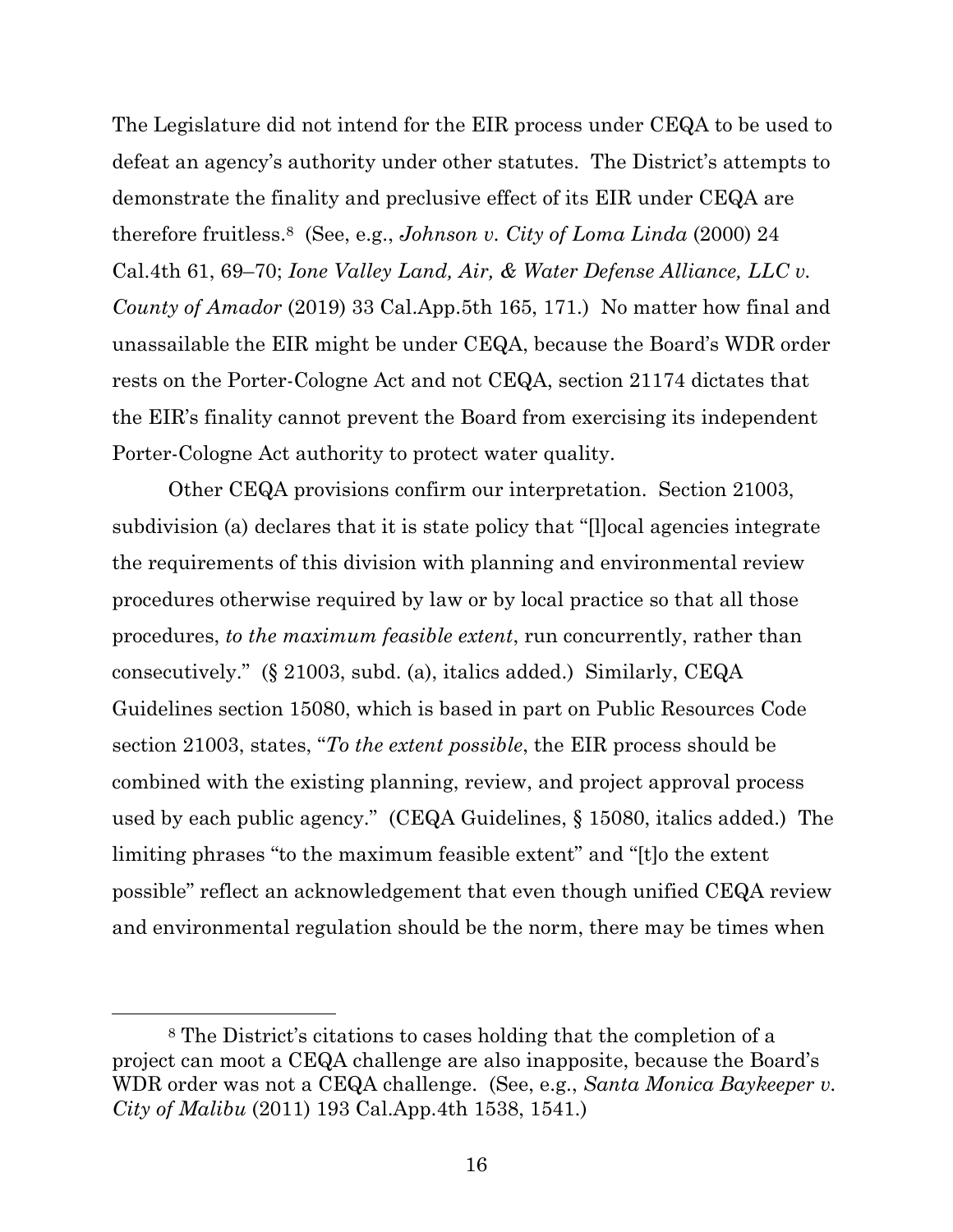a public agency's own environmental regulation can take place after CEQA review, as permitted by section 21174.

While it ignores section 21174, the District briefly discusses *Pacific Lumber Co. v. State Water Resources Control Bd.* (2006) 37 Cal.4th 921 (*Pacific Lumber*), a case on which both the trial court and the Board relied. Our Supreme Court there considered whether a regional board's input into the Department of Forestry and Fire Protection's approval process for a timber harvesting plan under the Z'berg–Nejedly Forest Practice Act of 1973 (§ 4511 et seq.; Forest Practice Act) provided the exclusive mechanism for a regional water board to exercise its authority to regulate water quality issues such a plan might raise. (*Pacific Lumber*, at p. 926.) The regional board's input consisted of assisting the director of the Department of Forestry and Fire Protection in evaluating a proposed plan's effects on water quality and, if the regional board disagreed with the director's approval of the plan, appealing the approval to the Board of Forestry. (*Id.* at pp. 931–932.) The California Supreme Court rejected the contention that the approval process for timber harvesting plans displaced the regional board's authority under the Porter-Cologne Act, stating that the argument "suffer[ed] from a fundamental flaw, in that it [ran] headlong into the Forest Practice Act's savings clause, which provides: 'No provision of this chapter or any ruling, requirement, or policy of the [Board of Forestry] is a limitation on . . . the power of any state agency in the enforcement or administration of any provision of law which it is specifically authorized or required to enforce or administer.'" (*Id.* at p. 933, italics omitted.) The Court concluded that this savings clause, "[a]s a direct and pellucid expression of legislative intent," controlled the relationship between the Forest Practice Act and the Porter-Cologne Act. (*Id.* at p. 934.)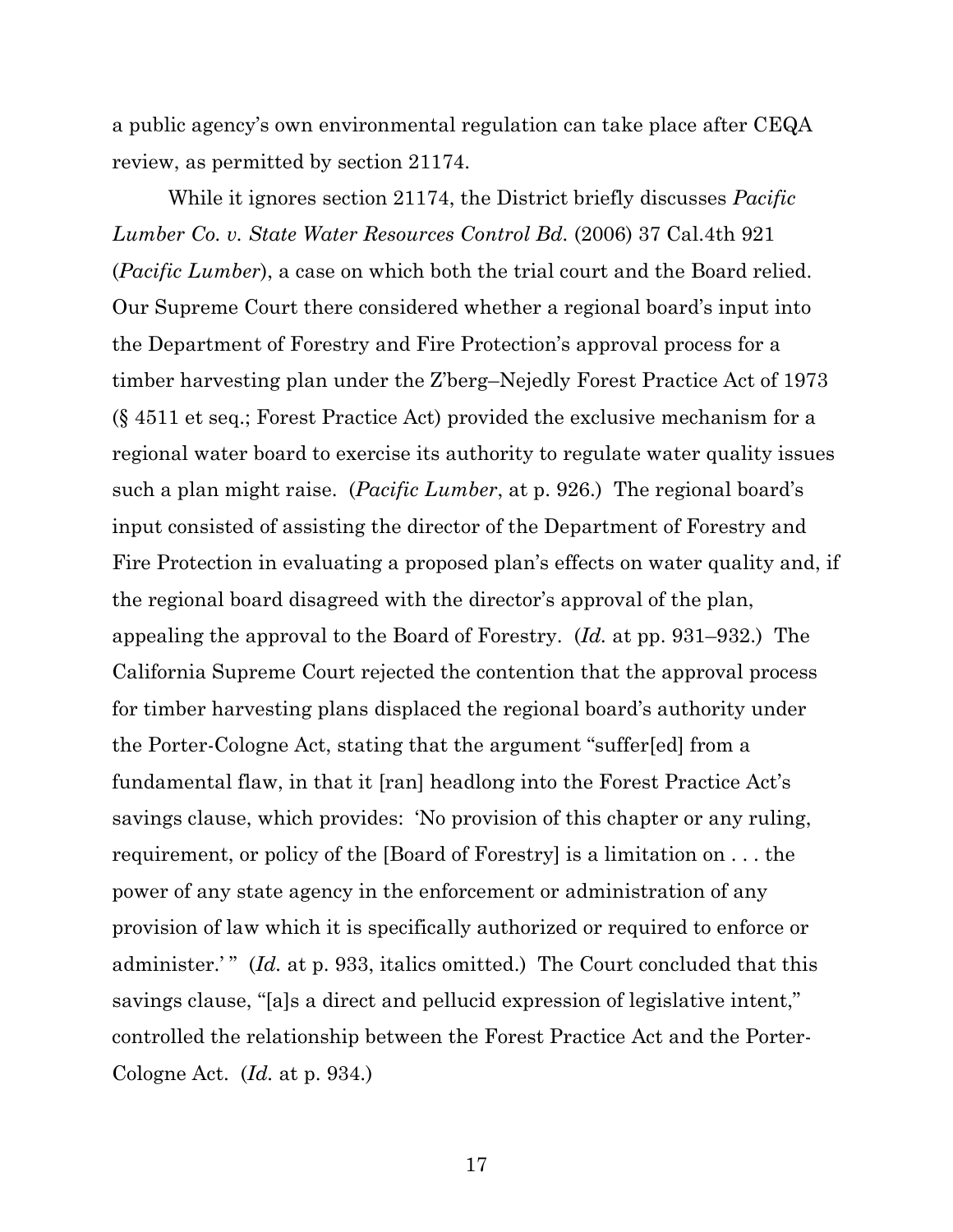*Pacific Lumber* is not squarely on point, as the District points out, because it did not involve CEQA and CEQA Guidelines section 15096, subdivision (e) gave the Board here more formal authority over the District's project than the role the regional board exercised in *Pacific Lumber*. Nonetheless, the savings clause at issue in *Pacific Lumber* is virtually identical to section 21174, so *Pacific Lumber* is analogous and provides helpful guidance. Like the provision at issue in *Pacific Lumber*, the "obvious meaning" of section 21174 is that nothing in CEQA, including CEQA Guidelines section 15096, subdivision (e) or the statutes on which it is based, bars the Board from fulfilling its independent obligation to enforce the Porter-Cologne Act. (*Pacific Lumber*, *supra*, 37 Cal.4th at p. 934.)

*Pacific Lumber* is also helpful in evaluating the District's subsidiary contention that California law prohibits a party to a first adjudicatory proceeding from using a second proceeding to collaterally attack the findings an agency made in the first. As *Pacific Lumber* stated, "[f]or an administrative decision to have collateral estoppel effect, it and its prior proceedings must possess a judicial character," indicia of which include "a hearing before an impartial decision maker; testimony given under oath or affirmation; a party's ability to subpoena, call, examine, and cross-examine witnesses, to introduce documentary evidence, and to make oral and written argument; the taking of a record of the proceeding; and a written statement of reasons for the decision." (*Pacific Lumber*, *supra*, 37 Cal.4th at p. 944.) The Court there held the regional board's involvement in the approval of the timber harvesting plan did not possess a judicial character because it did not possess many of the necessary indicia, such as the opportunity to crossexamine witnesses, and because the regional board's role was merely consultative. (*Ibid.*) *Pacific Lumber* also refused to apply collateral estoppel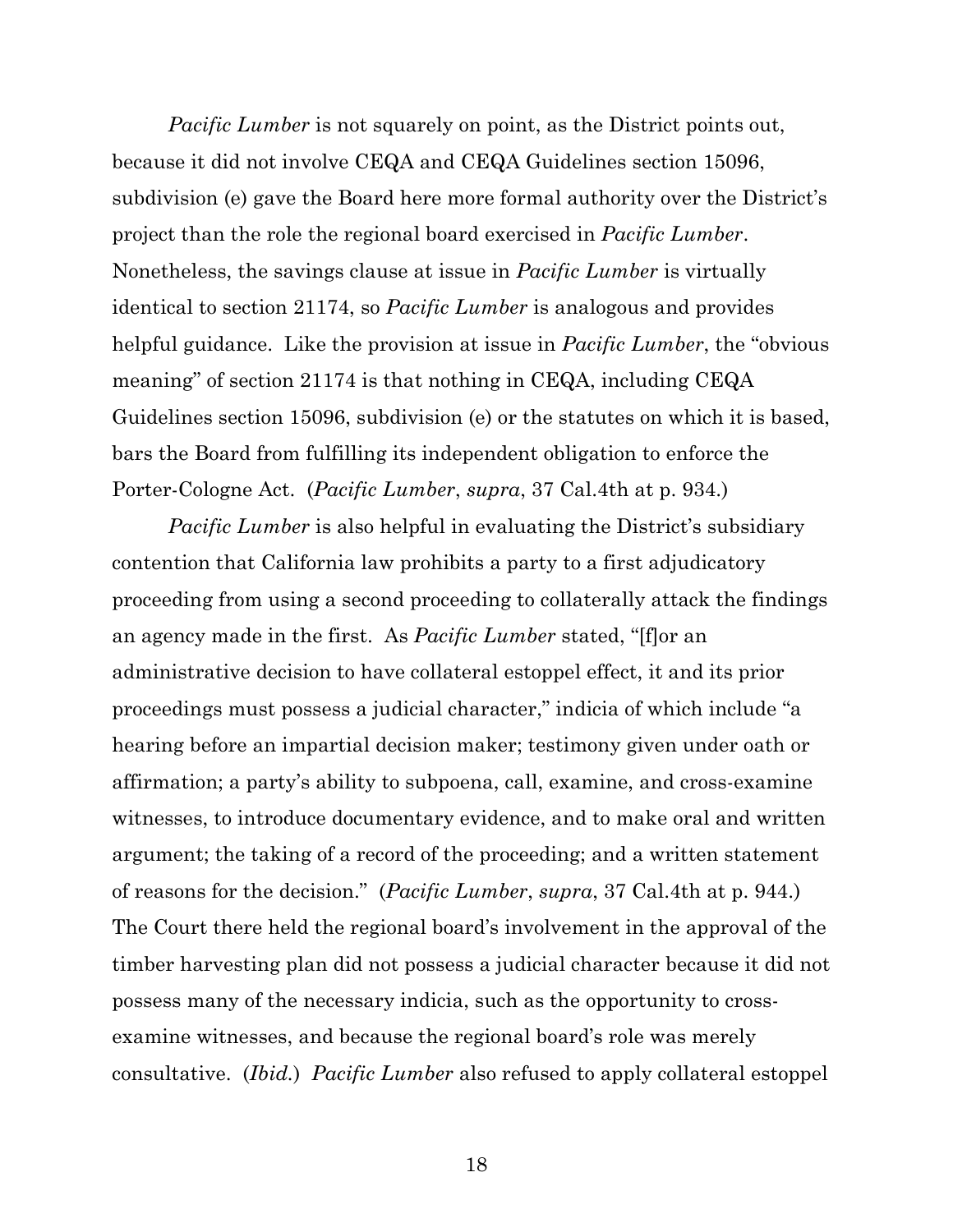because doing so would render meaningless the Forest Practice Act's savings clause. (*Id.* at p. 945.)

While the Board's role here was more than consultative, both of *Pacific Lumber*'s other considerations apply with full force. The District's CEQA proceedings did not involve a hearing before an impartial decision maker, testimony under oath, or the opportunity to call, examine, and cross-examine witnesses, and applying collateral estoppel would make the savings clause in section 21174 meaningless. Like the trial court, we conclude the CEQA proceedings on the District's EIR did not collaterally estop the Board from issuing its WDR order.

The District and its amici are concerned that the CEQA process will become a meaningless exercise if responsible agencies with authority to enforce environmental laws are permitted to impose additional environmental mitigation requirements on projects after CEQA review is complete. They worry that responsible agencies will go through the motions of cooperating with a lead agency in the preparation of an EIR and then hold their own proceedings later, imposing additional costs and unpredictability on project proponents. In a related vein, they contend that allowing a responsible agency to impose additional mitigation requirements outside of CEQA would defeat the purpose of the EIR, which is supposed to be an informational document that lead and responsible agencies use to make their decisions. (See *Laurel Heights Improvement Assn. v. Regents of University of California* (1988) 47 Cal.3d 376, 392 ["If CEQA is scrupulously followed, the public will know the basis on which its responsible officials either approve or reject environmentally significant action, and the public, being duly informed, can respond accordingly to action with which it disagrees"].) The amici even go so far as to accuse the Board of deliberately lying in the weeds,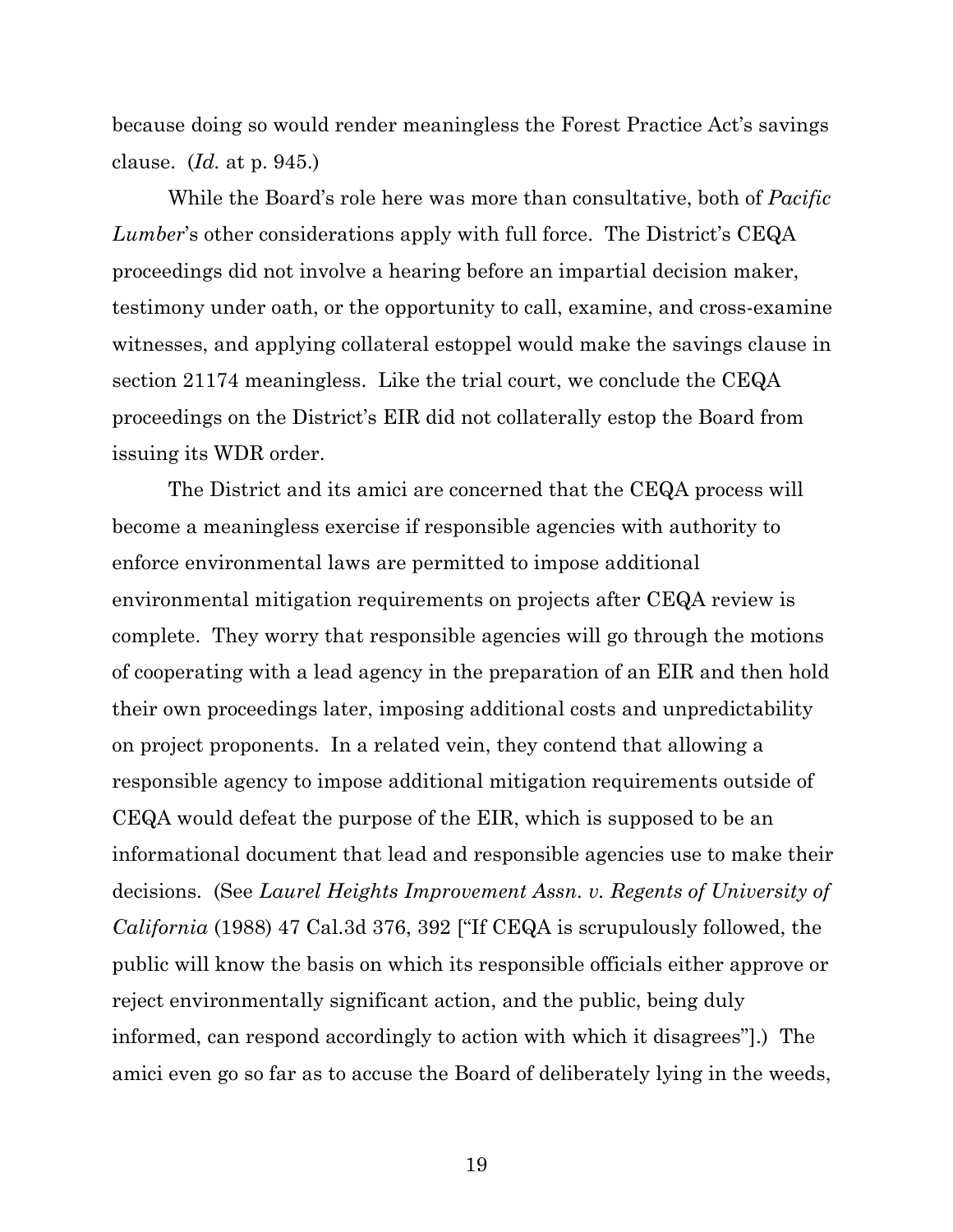without acknowledging that in the unique circumstances of this case it was not feasible for the Board to formulate additional mitigation requirements while at the same time meeting the timetable the District and key state and federal stakeholders insisted upon, a set of circumstances the District understood would lead to independent pursuit of WDRs by the Board.

We do not share these concerns, partly because they rest on an unwarranted assumption that government agencies will not discharge their CEQA responsibilities in good faith. More importantly, to the extent these concerns have any validity, CEQA already provides the answer, as it requires a public agency to complete CEQA review before committing itself to a project in a way that limits consideration of project alternatives and mitigation measures. <sup>9</sup> (*Save Tara v. City of West Hollywood*, *supra*, 45 Cal.4th at p. 138; 1 Kostka & Zischke, Practice Under the Cal. Environmental Quality Act (Cont.Ed.Bar 2d ed. 2019) § 4.15.) This rule would likely allow a project's opponents to sue to prevent an agency from dividing its approval into two stages like the District—the project proponent—agreed the Board could do here, so the scenario the District and its amici fear should seldom arise. In this case, there is no indication that any outside party emerged to challenge the two-stage approval process, but agencies cannot count on such a lack of

<sup>9</sup> The District's amici cite an amendment to Water Code section 13160 enacted this year that allows the State Board to issue a section 401 certification without completing CEQA review in some circumstances. (Wat. Code, § 13160, subd. (b)(2); Stats. 2020, ch. 18, § 9, eff. June 29, 2020.) This amendment is not relevant here, both because it took effect after the events at issue in this case and because it concerns section 401 certifications, not WDRs under the Porter-Cologne Act. We also note that the amendment only addresses whether a regional board can issue a section 401 certificate and then complete CEQA review, rather than the situation here, where the Board completed CEQA review and then issued its WDR order. Section 21174 governs here.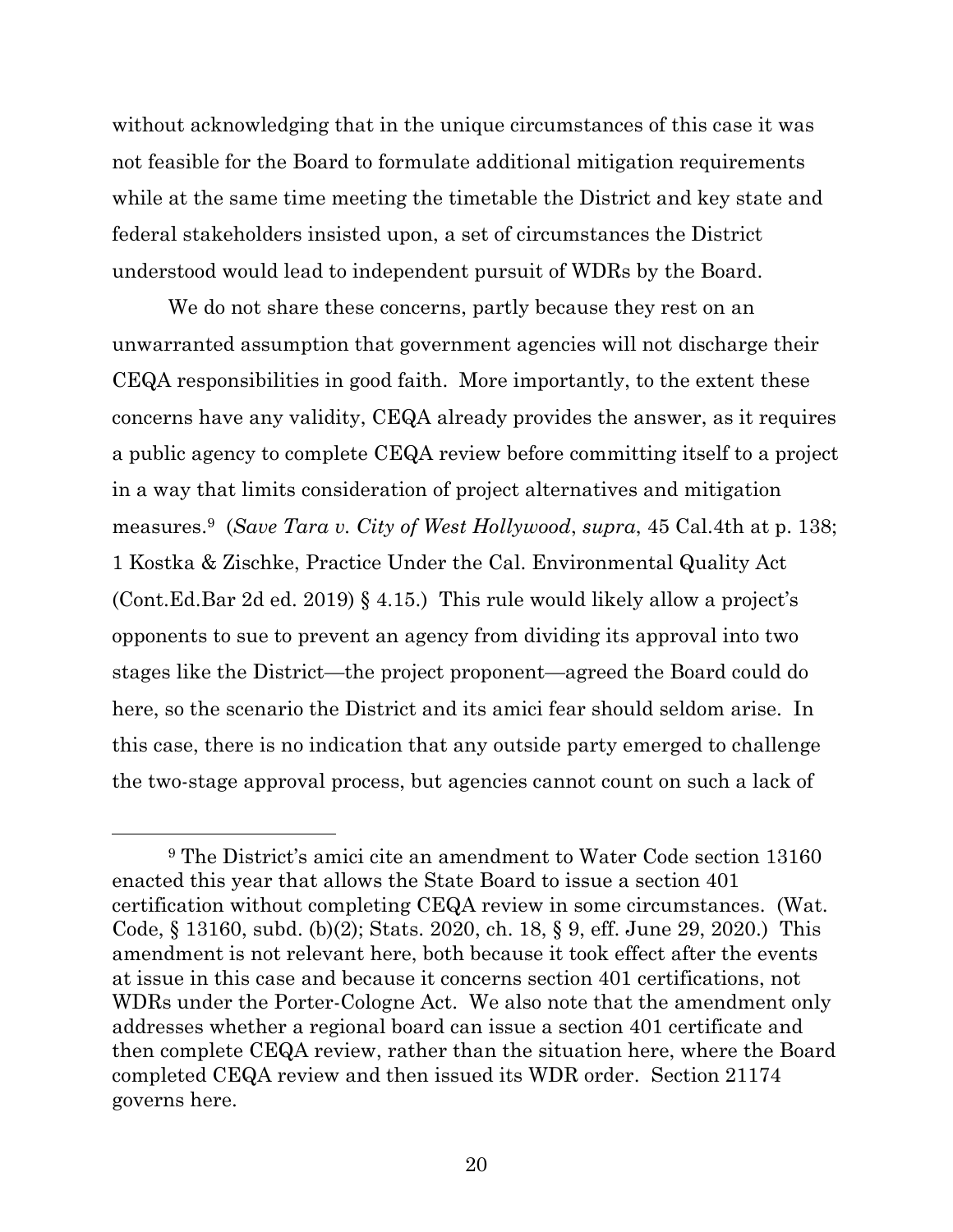opposition in the future. In any event, even if these concerns had merit, they are insufficient to overcome the plain language of section 21174, which the amici, like the District, fail to address.

We also reject the amici's argument that the Board's failure to challenge the District's EIR deprived the Board and the public of the ability to understand and comment on the Board's WDR order in a public forum. The Board's WDR order was issued after a months-long period of consultation with the District and the Corps, as well as two rounds of public comment and two public hearings. Whatever the flaws in the Board's process, the Board did not limit the District's participation in its environmental analysis or defeat the public's ability to understand and comment on the Board's action, so those CEQA aims were not thwarted here.

## **IV. Excessiveness of the Board's mitigation requirements**

The District raises sundry arguments against specific aspects of the mitigation requirements the Board imposed in its WDR order, such as whether substantial evidence supports the Board's determination that the creek would return to equilibrium in five to ten years after completion of the project, or whether the Board's requirement of mitigation of 15 off-site acres of wetlands was disproportionate to the project's effects on approximately 9.8 acres of wetlands alongside the creek. The District cites only a few documents in the record that tenuously support its arguments, rather than engaging in the extensive analysis of the evidence supporting and opposing the trial court's findings that is necessary for substantial evidence review. (*Huong Que, Inc. v. Luu*, *supra*, 150 Cal.App.4th at p. 409). For example, the District mentions that the Board relied on studies of ephemeral creeks to conclude the creek channel could not reestablish itself for five to ten years. But the District does not cite any of those studies in the record, and its only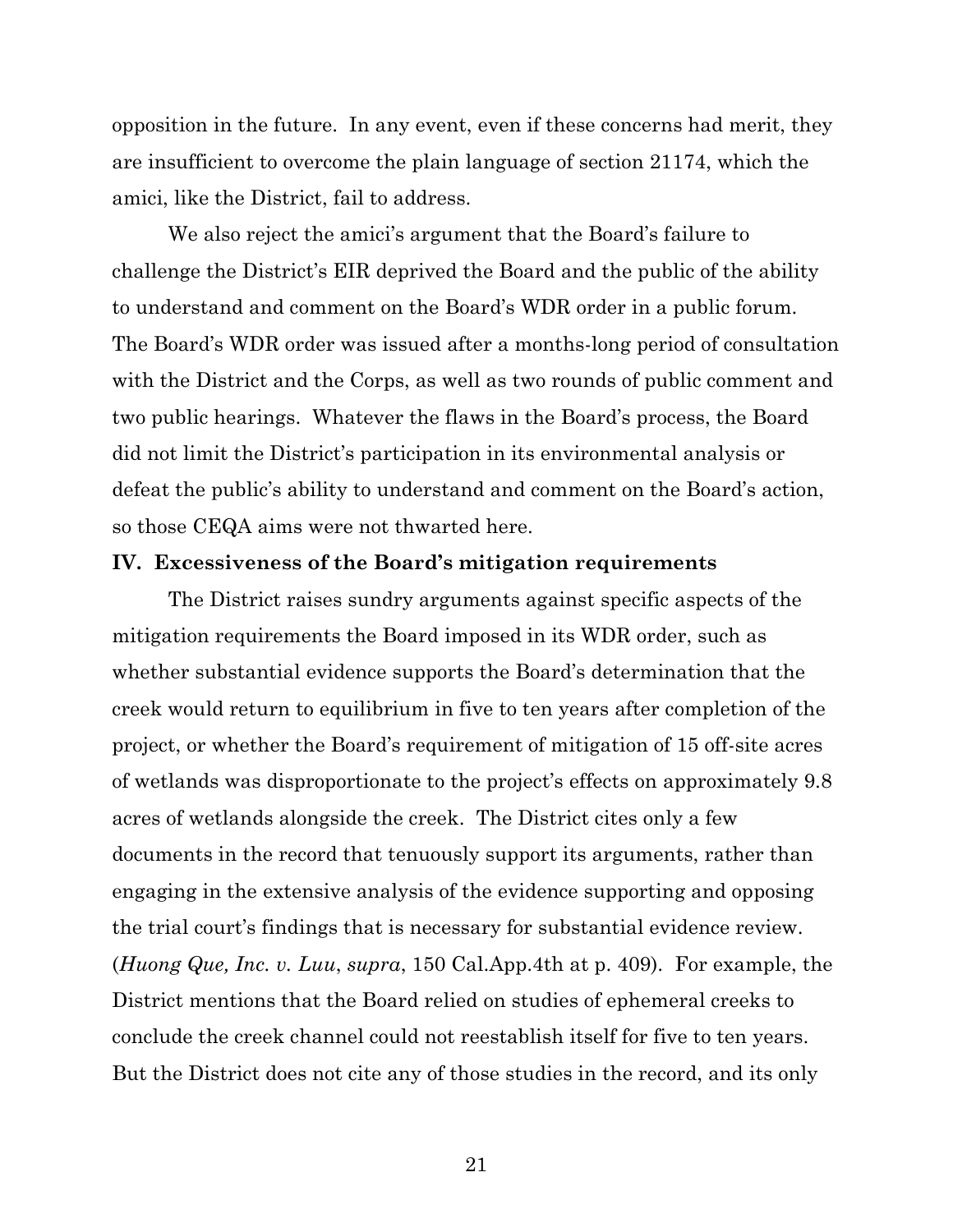explanation for why they do not constitute substantial evidence is an unsupported assertion that Upper Berryessa Creek differs significantly from the studies. The District does not even mention the evidence the trial court relied on to reject the District's arguments, which included reports by the Corps and others regarding stream restoration. This court is not obligated to conduct an independent scouring of the record pertinent to the District's arguments, so we will not discuss these arguments in detail. (*Ibid*.) We instead conclude that the District has failed to rebut the presumption that the record contains evidence to support the trial court's findings on these points. (*Ibid.*)

We are also unpersuaded by the District's argument that the Board used an incorrect definition of "waters of the state" (Wat. Code, § 13260, subd. (a)(1)) when it calculated that the District owed 15 acres of mitigation. The trial court declined to rule on this issue because the Board's order gave the District the choice of mitigating 15 acres or 15,000 linear feet of waters of the state and the District had not challenged the linear feet calculation. The trial court further found the issue was "rendered speculative" by the Board's acceptance of the District's proposal to use as mitigation a pre-existing District project that impacted 16 acres of a lake and restored 11 acres of a creek—effects that exceeded the 15-acre requirement. The trial court found no indication that the District might propose a smaller mitigation project in the future that would make it necessary to decide the correct acreage measurement.

The District asserts in its opening brief that it is entitled to a determination of a mitigation measure that is consistent with the proper definition of "waters of the state," but it does not explain why the linear feet measurement alone is insufficient or what might entitle the District to a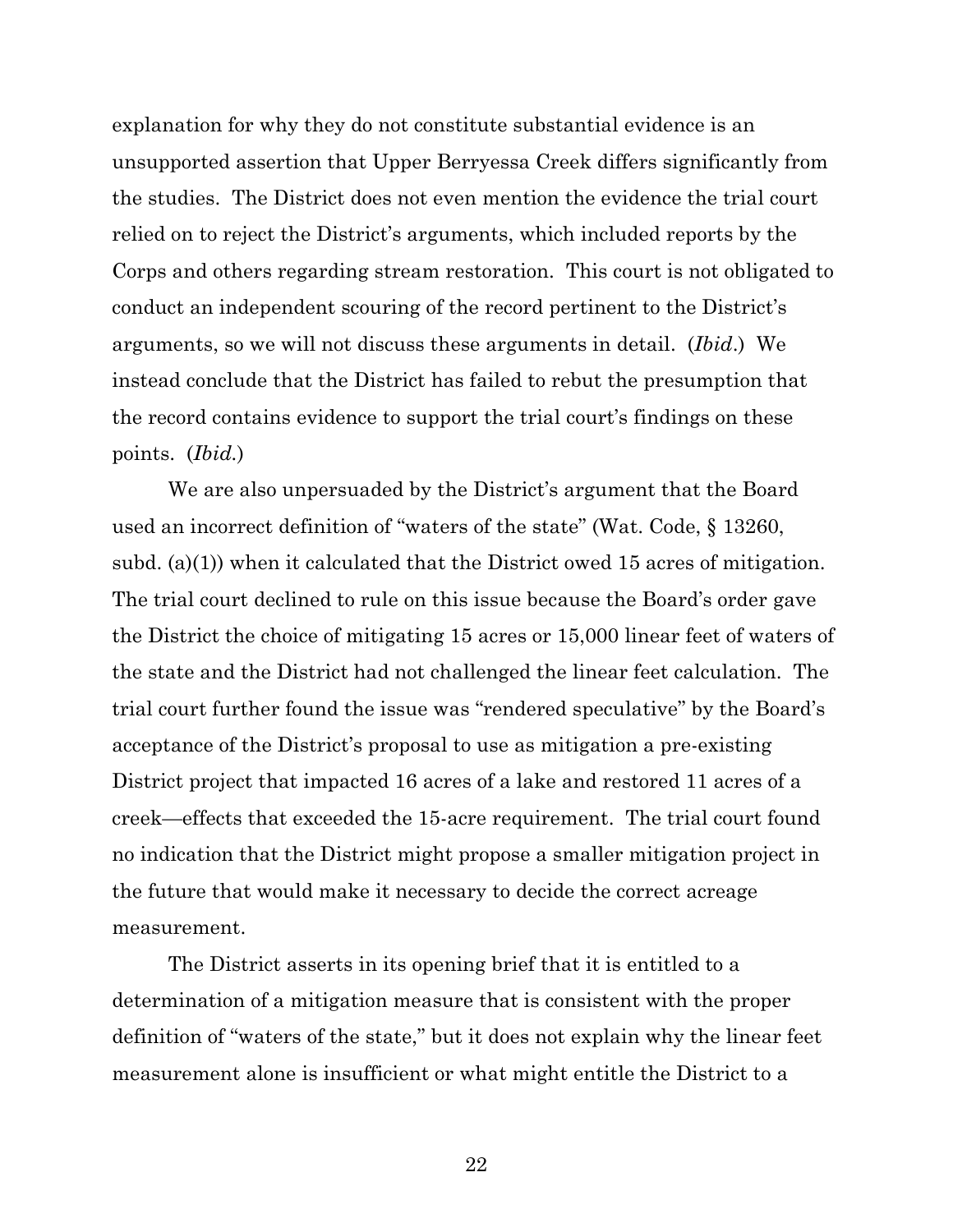measurement of required mitigation in acres. Moreover, even if we were inclined to consider the merits of whether the Board incorrectly calculated the acreage of waters of the state that the project affected, the District's opening brief provides no authority or argument supporting its interpretation of "waters of the state" that would demonstrate prejudice from the trial court's refusal to take up the issue. (*Ramos v. Westlake Services LLC* (2015) 242 Cal.App.4th 674, 683 [" 'When an appellant fails to raise a point, or asserts it but fails to support it with reasoned argument and citations to authority, we treat the point as waived' "]; *People v. Watson* (1956) 46 Cal.2d 818, 836 [error results in reversal only if it appears "reasonably probable" the appellant would have obtained a more favorable outcome absent the error].) Rather than citing to useful authority, the District simply asserts that "[t]he Board's number-out-of-a-hat system [for determining the required mitigation measurement in acres] was more akin to one's grandmother's recipe for a favorite family dish than an ascertainable standard for judicial review."

In its reply brief, the District cites *Topanga Assn., supra*, 11 Cal.3d at p. 515, and a CEQA provision to support its challenge to the merits of the Board's measurement of mitigation. Not only is this scant authority inapposite, it comes too late. " '[T]he rule is that points raised in the reply brief for the first time will not be considered, unless good reason is shown for failure to present them before.'" (*Neighbours v. Buzz Oates Enterprises* (1990) 217 Cal.App.3d 325, 335, fn. 8.) In any event, the Board's WDR order does include the requisite "findings to bridge the analytic gap between the raw evidence and the ultimate decision or order." (*Topanga Assn., supra,* 11 Cal.3d at p. 515.) The order explains the facts and factors supporting the Board's decision to require a larger compensatory mitigation area (15 acres) than the area impacted by the project (approximately 9.8 acres). Those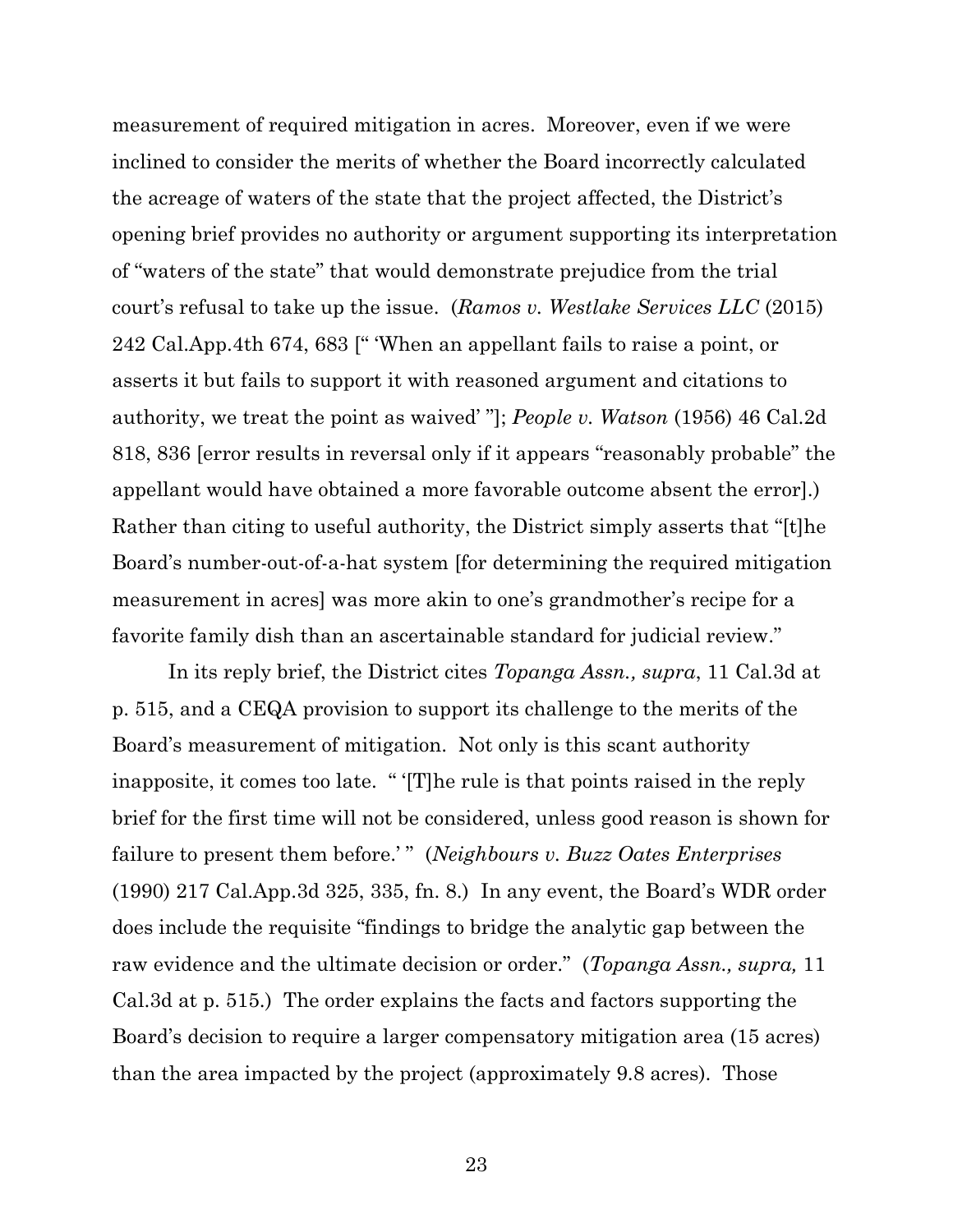reasons included that the mitigation would merely "enhance" riverine functions (as opposed to "restor[ing] or "creat[ing] riverine wetland area and functions"); the mitigation would be constructed within 12 months of the project's impacts, resulting in a "temporal loss of functions for one year"; the project site would only "partially recover" from the project impacts within five years; and it would take five years for the enhancement benefits from the mitigation to be "fully achieved." Accordingly, even if the District had appropriately briefed this issue, there is no merit to its claim that the Board arbitrarily pulled a number out of a hat when it required 15 acres of compensatory mitigation.

## **DISPOSITION**

The trial court's judgment is affirmed.

BROWN, J.

WE CONCUR:

POLLAK, P. J. STREETER, J.

*Santa Clara Valley Water District v. San Francisco Bay Regional Water Quality Control Board* (A157127)